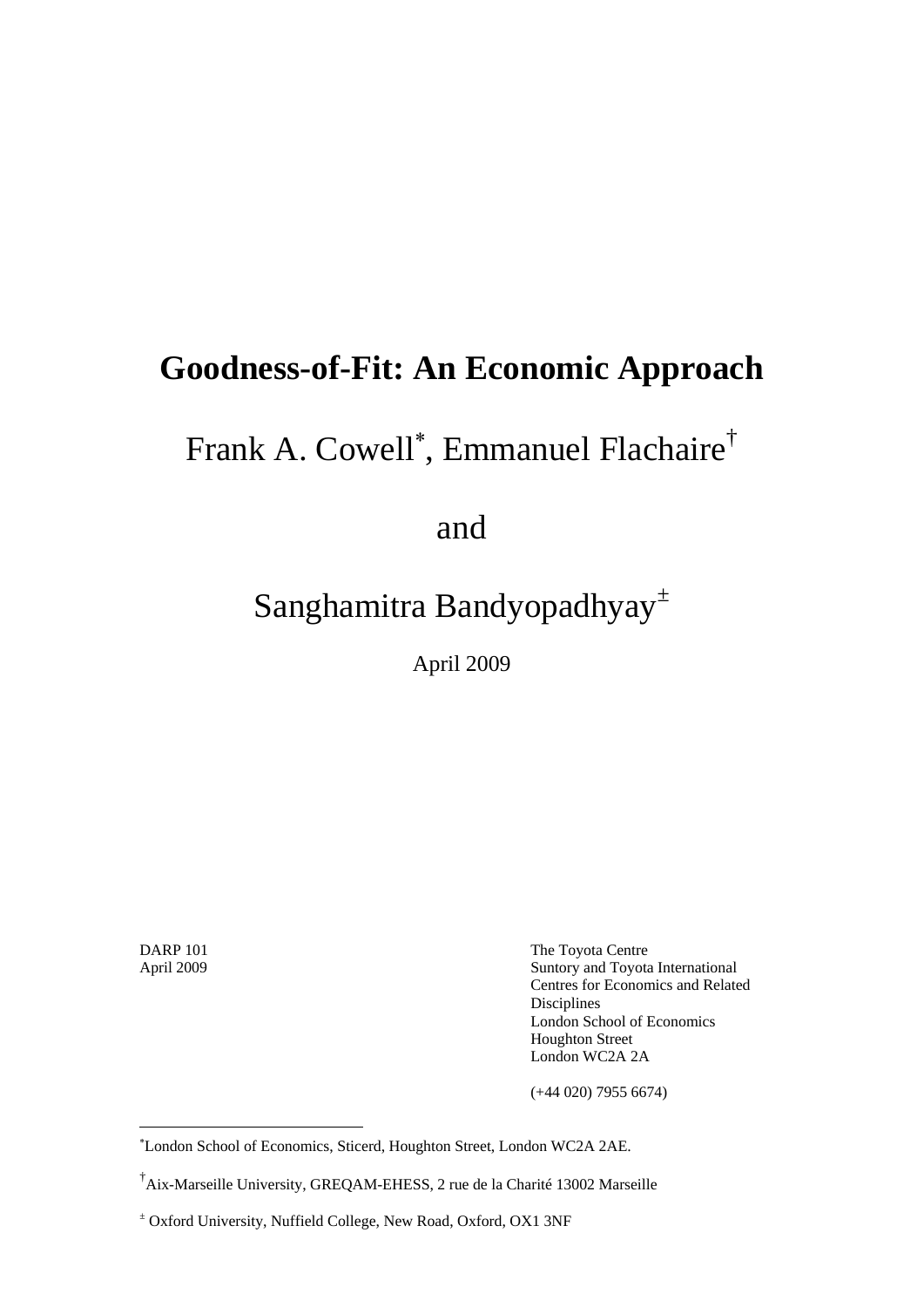#### **Abstract**

Specific functional forms are often used in economic models of distributions; goodness-of-fit measures are used to assess whether a functional form is appropriate in the light of real-world data. Standard approaches use a distance criterion based on the EDF, an aggregation of differences in observed and theoretical cumulative frequencies. However, an economic approach to the problem should involve a measure of the information loss from using a badly-fitting model. This would involve an aggregation of, for example, individual income discrepancies between model and data. We provide an axiomatisation of an approach and applications to illustrate its importance.

- Keywords: goodness of fit, discrepancy, income distribution, inequality measurement
- JEL Classification**:** D63, C10
- Correspondence to: F. A. Cowell, STICERD, LSE, Houghton St, London WC2A 2AE. (f.cowell@lse.ac.uk).
- We acknowledge valuable research assistance from Alex Teytelboym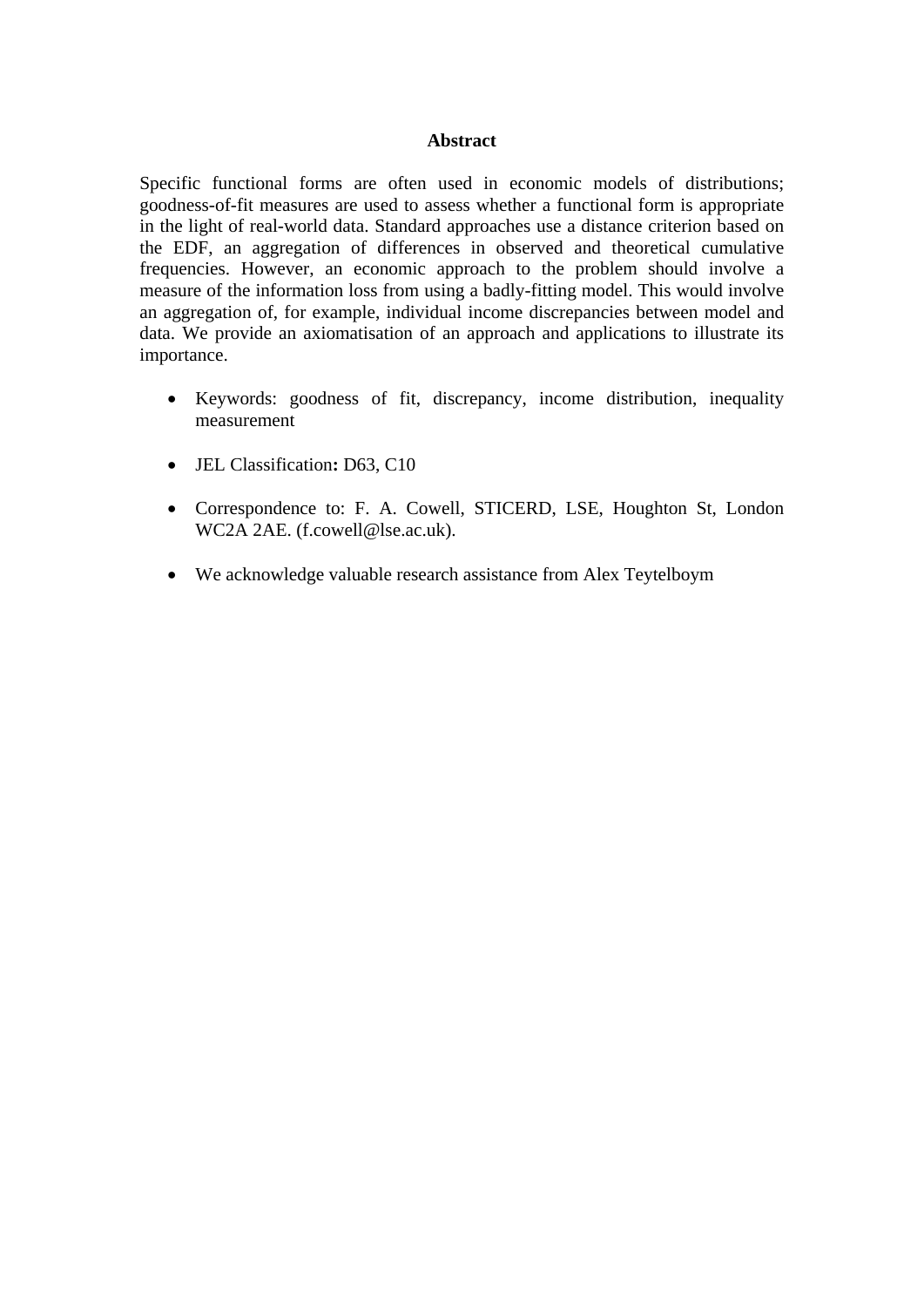#### **Distributional Analysis Research Programme**

The Distributional Analysis Research Programme was established in 1993 with funding from the Economic and Social Research Council. It is located within the Suntory and Toyota International Centres for Economics and Related Disciplines (STICERD) at the London School of Economics and Political Science. The programme is directed by Frank Cowell. The Discussion Paper series is available free of charge. To subscribe to the DARP paper series, or for further information on the work of the Programme, please contact our Research Secretary, Leila Alberici on:

|           | Telephone: UK+20 7955 6674    |
|-----------|-------------------------------|
| Fax:      | UK+20 7955 6951               |
| Email:    | $l.$ alberici@lse.ac.uk       |
| Web site: | http://sticerd.lse.ac.uk/DARP |

© Authors: Frank A. Cowell, Emmanuel Flachaire and Sanghamitra Bandyopadhyay. All rights reserved. Short sections of text, not to exceed two paragraphs, may be quoted without explicit permission provided that full credit, including © notice, is given to the source.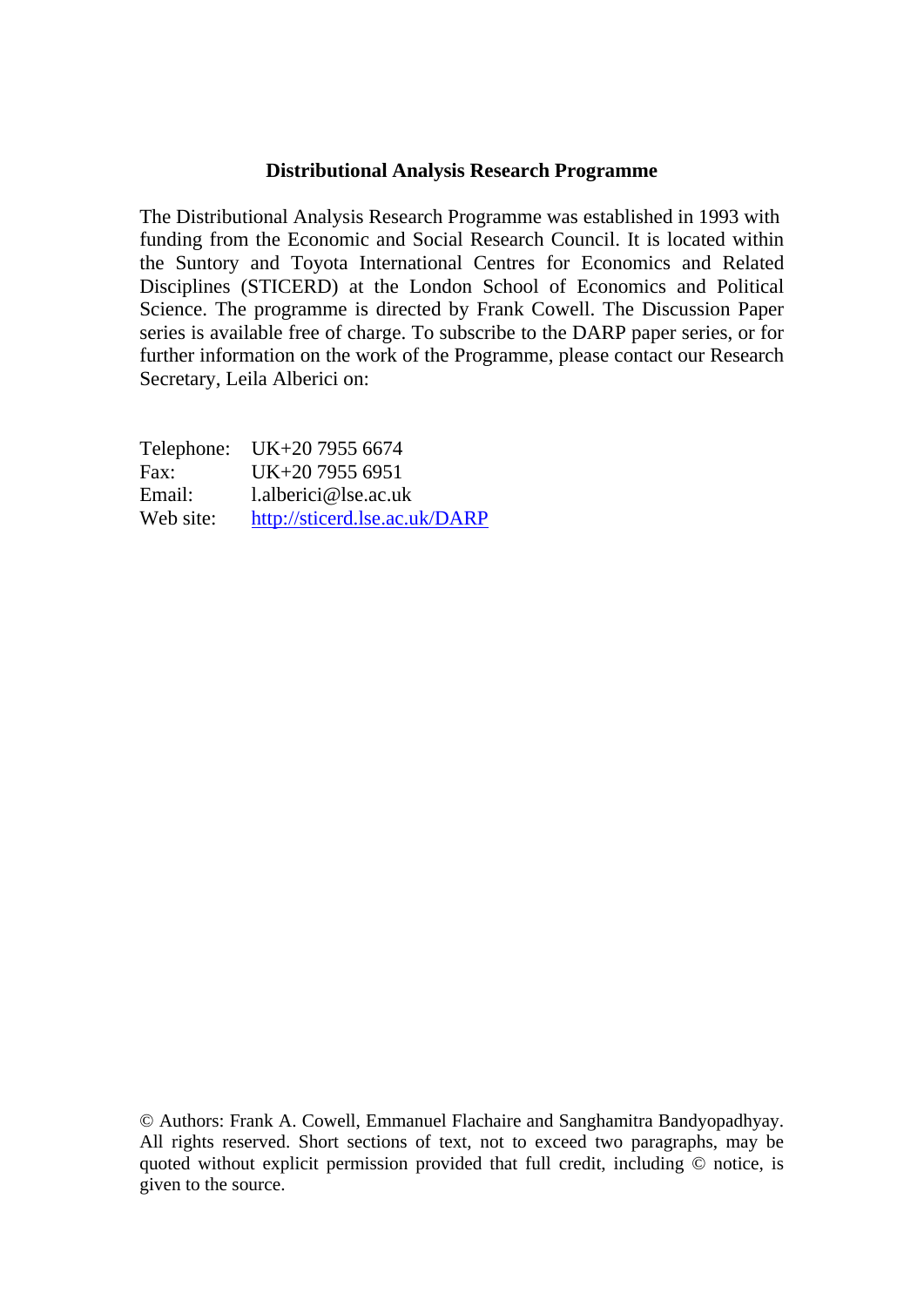## 1 Introduction

One of the standard tasks in distributional analysis involves finding a method of judging whether two distributions are in some sense close. The issue arises in the context of the selection of a suitable parametric model and in the context of comparing two empirical distributions. What constitutes a "satisfactory" fit? Obviously one could just apply a basket of standard goodness-of-fit measures to choose among various fits of a given income distribution. But on what criteria are such measures founded and are they appropriate to conventional economic interpretations of distributions? The question is important because choosing the wrong fit will lead to not only to incorrect estimates of key summary measures of the distributions but also to misleading interpretations of distributional comparisons. A variety of measures of goodness of Öt have been proposed (Cameron and Windmeijer 1996, 1997, Windmeijer 1995), but the focus in the literature has been on identifying a particular goodness-of-fit measure as a statistic which seems to suit a specific empirical model rather than focusing on their economic interpretation. This paper will examine the problems presented by standard measures of goodness-of-Öt for models of distribution and how conventional approaches may give rather misleading guidance. It also suggests an approach to the goodness-of-fit problem that uses standard tools from the economic analysis of income distributions.

As a principal example consider the modelling of empirical income distributions. They are of special interest not just because of their distinctive shape (heavy tailed and right-skewed) but especially because of their use in applied welfare-economic analysis. Income distribution matters for evaluation of economic performance and for policy design because the criteria applied usually take into account inequality and other aspects of social welfare. So a "good" model of the size distribution of income should not only capture the shape of the empirical distribution but also be close to it in a sense that is consistent with the appropriate social-welfare criteria. Obviously the purpose of a goodness-of-Öt test is to assess how well a model of a distribution represents a set of observations, but conventional goodness-of-fit measures<sup>1</sup> are not particularly good at picking up the distinctive shape characteristics of income distribution (as we will see later) nor can they be easily adapted to take into account considerations of economic welfare.

In this paper we examine an alternative approach that addresses these questions. The approach is based on standard results in information theory that allow one to construct a distance concept that is appropriate for

<sup>&</sup>lt;sup>1</sup>There is a huge statistics literature on the subject  $\overline{\phantom{a}}$  see for example d'Agostino and Stephens (1986).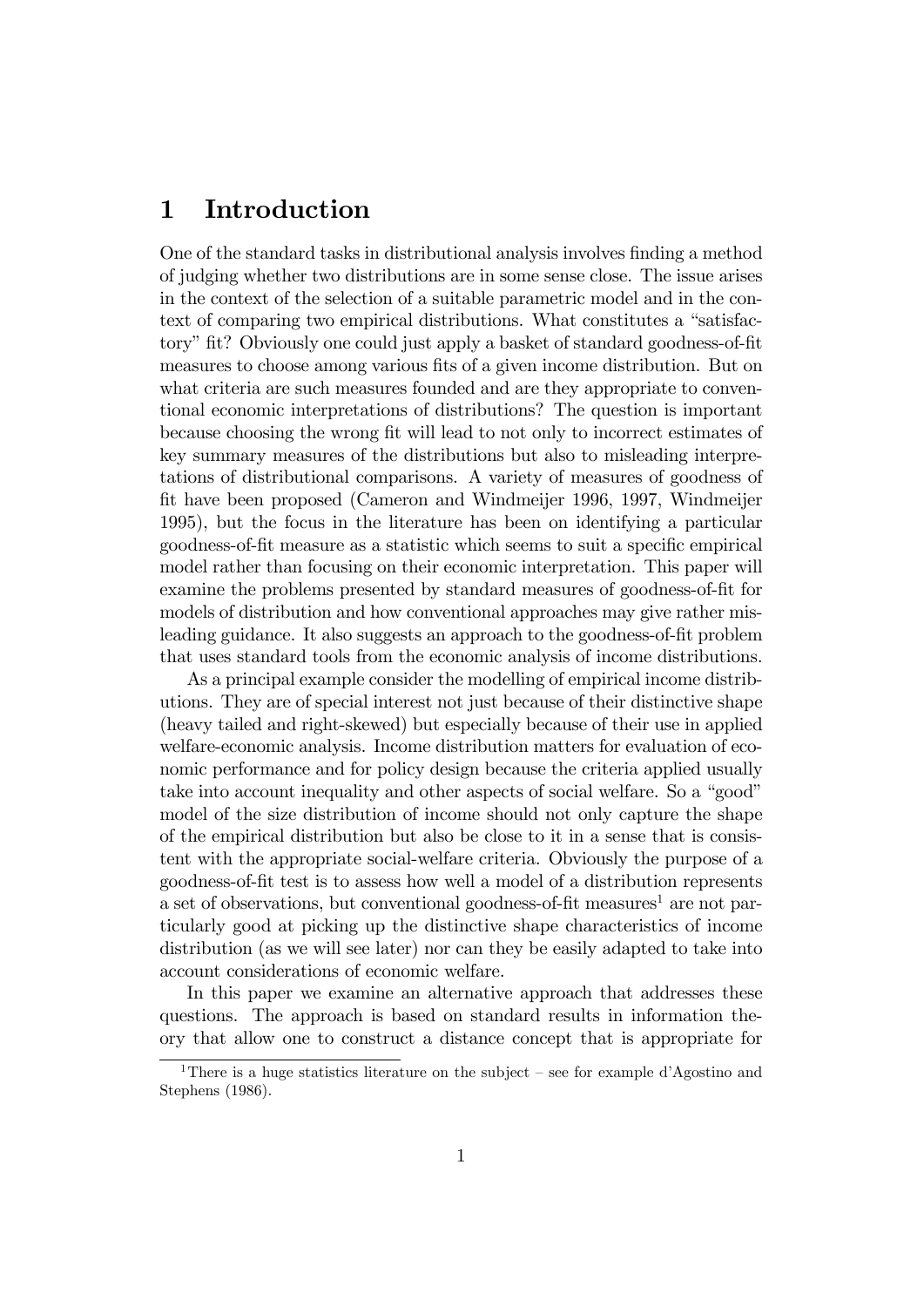characterising the discrepancies between the empirical distribution function and a proposed model of the income distribution. The connection between information theory and social welfare is established by exploiting the close relationship between entropy measures (based on probability distributions) and measures of inequality and distributional change (based on distributions of income shares). The approach is adaptable to other Öelds in economics that make use of models of distributions.

The paper is structured as follows. In Section 2 we explain the connection between information theory and the analysis of income distributions. Section 3 builds on this to introduce the proposed approach to goodness-of-fit. Section 4 sets out a set of principles for distributional comparisons in terms of goodness of Öt and show how these characterise a class of measures. Section 5 performs a set of experiments and applications using the new proposed measures and compares them with standard measures in the literature. Section 6 concludes.

### 2 Information and income distribution

Comparisons of distributions using information-theoretic approaches has involved comparing entropy-based measures which quantify the discrepancies between the probability distributions. This concept was first introduced by Shannon (1948) and then further developed into a relative measure of entropy by Kullback and Leibler (1951). In this section, we show that generalised entropy inequality measures are obtained by little more than a change of variables from these entropy measures. We will then, in section 3, use this approach to discrepancies between distributions in order to formulate an approach to the goodness-of-fit problem.

#### 2.1 Entropy: basic concept

Take a variable  $\gamma$  distributed on support Y. Although it is not necessary for much of the discussion, it is often convenient to suppose that the distribution has a well-defined density function  $f(\cdot)$  so that, by definition,  $\int_Y f(y) dy = 1$ . Now consider the information conveyed by the observation that an event  $y \in$ Y has occurred when it is known that the density function was  $f$ . Shannon (1948) suggested a simple formulation for the information function g: the information content from an observation y when the density is f is  $q(f(y)) =$  $-\log f(y)$ . The *entropy* is the expected information

$$
H(f) := -E \log f(y) = -\int_{Y} \log f(y) f(y) dy.
$$
 (1)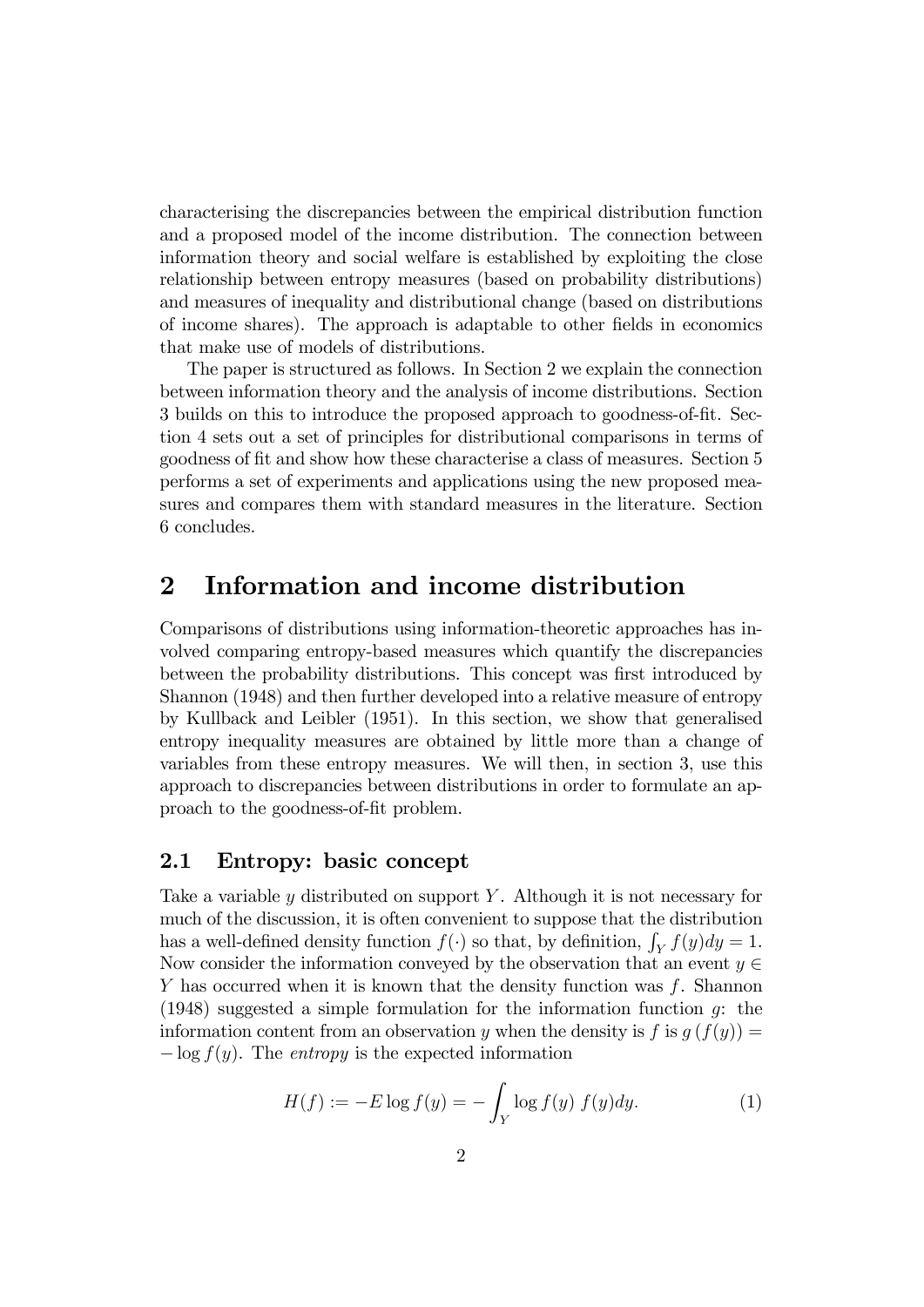In the case of a discrete distribution, where  $Y$  is finite with index set  $K$  and the probability of event  $k \in K$  occurring is  $p_k$ , the entropy will be

$$
-\sum_{k\in K}p_k\,\log p_k.
$$

Clearly  $g(p_k)$  decreases with  $p_k$  capturing the idea that larger is the probability of event  $k$  the smaller is the information value of an observation that k has actually occurred; if event k is known to be certain  $(p_k = 1)$ the observation that it has occurred conveys no information and we have  $g(p_k) = -\log(p_k) = 0$ . It is also clear that this definition implies that if k and k' are two independent events then  $g(p_k p_{k'}) = g(p_k) + g(p_{k'})$ 

It is not self-evident that the additivity property of independent events is essential and so it may be appropriate to take a generalisation of the Shannon (1948) approach<sup>2</sup> where g is any convex function with  $g(1) = 0$  (Khinchin 1957). An important special case is given by  $g(f) = \frac{1}{\alpha - 1} [1 - f^{\alpha - 1}]$  where  $\alpha > 0$  is a parameter. From this we get a generalisation of (1), the  $\alpha$ -class entropy

$$
H_{\alpha}(f) := Eg(f(y)) = \frac{1}{\alpha - 1} \left[ 1 - E(f(y)^{\alpha - 1}) \right], \alpha > 0.
$$
 (2)

#### 2.2 Entropy and inequality

To transfer these ideas to the analysis of income distributions it is useful to perform a transformation similar to that outlined in Theil (1967). Suppose we specialise the model of section 2.1 to the case of univariate probability distributions: instead of  $y \in Y$ , with Y as general, take  $x \in \mathbb{R}_+$  where x can be thought of as "income." Let the distribution function be  $F$  so that a proportion

$$
q=F\left( x\right)
$$

of the population has an income less than or equal to  $x$ . Given that the population size is normalised to  $1$ , we may define the income share function  $s : [0, 1] \to [0, 1]$  as

$$
s(q) := \frac{F^{-1}(q)}{\int_0^1 F^{-1}(t) dt} = \frac{x}{\mu}
$$
 (3)

where  $F^{-1}(\cdot)$  is the inverse of the function F and  $\mu$  is the mean of the income distribution. One way of reading (3) is that those located in a small neighbourhood around the q-th quantile have a share  $s(q) dq$  in total income.

<sup>&</sup>lt;sup>2</sup>Using l'Hôpital's rule we can see that when  $\alpha = 0$  H<sub>α</sub> takes the form (1). For discussion of  $H_{\alpha}$  see Havrda and Charvat (1967), Ullah (1996).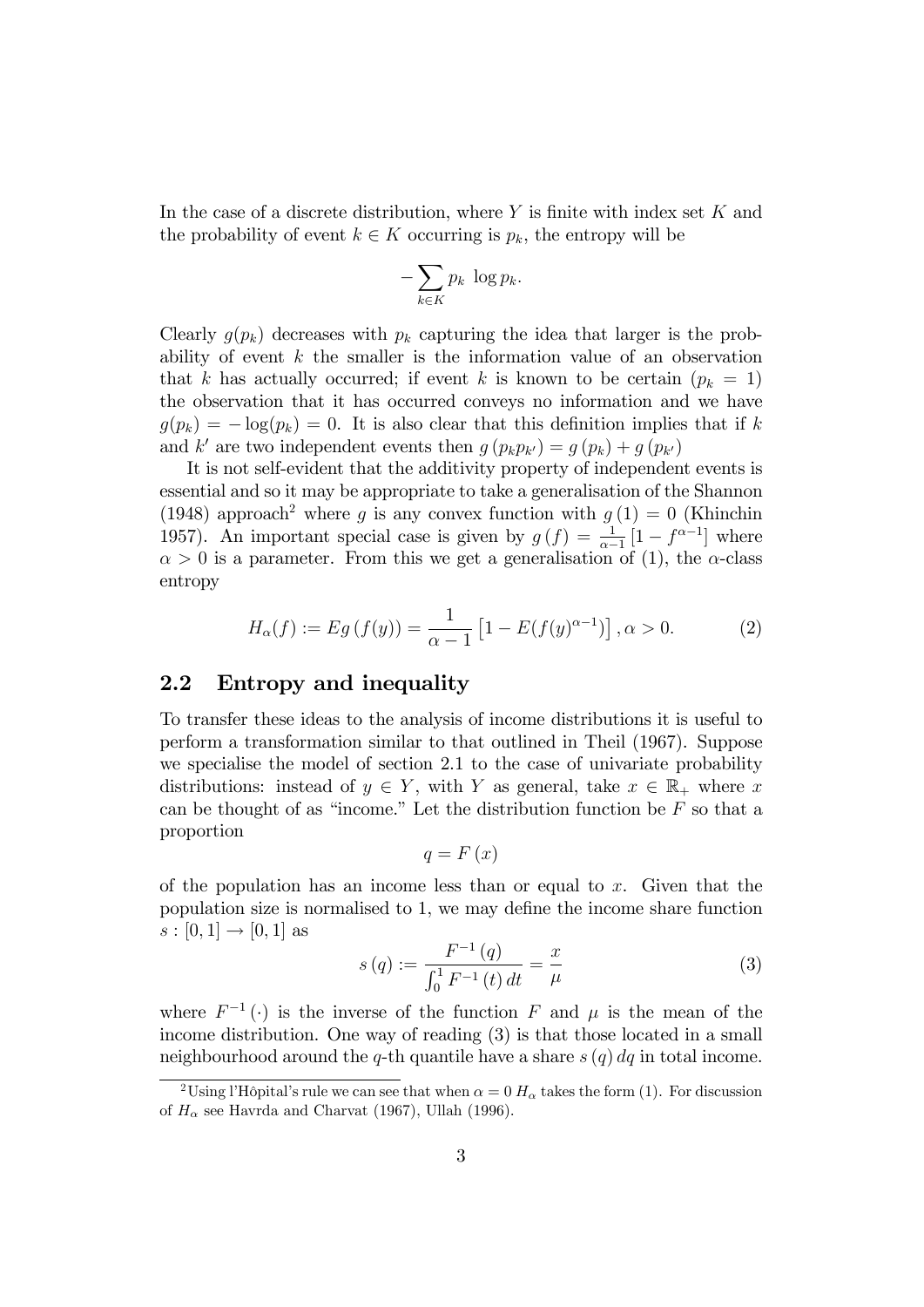It is clear that the function  $s(\cdot)$  has the same properties as the regular density function  $f(\cdot)$ :

$$
s(q) \ge 0
$$
, for all q and  $\int_0^1 s(q) dq = 1.$  (4)

We may thus use  $s(\cdot)$  rather than  $f(\cdot)$  to characterise the income distribution. Replacing  $f$  by  $s$  in  $(1)$ , we obtain

$$
H(s) = -\int_0^1 s(q) \log[s(q)] dq = -\int_0^\infty \frac{x}{\mu} \log\left(\frac{x}{\mu}\right) dF(x) \tag{5}
$$

The Theil inequality index is defined by

$$
I_1 := \int_0^\infty \frac{x}{\mu} \log\left(\frac{x}{\mu}\right) dF(x) \tag{6}
$$

and thus we have  $I_1 = -H(s)$ . The analogy between the Shannon entropy measure  $(1)$  and the Theil inequality measure  $(6)$  is evident and requires no more than a change of variables. The transformed version due to Theil is more useful in the context of income distribution because it enables a link to be established with several classes of inequality measures. The generalised entropy inequality measure is defined by

$$
I_{\alpha} = \int_0^{\infty} \frac{1}{\alpha(\alpha - 1)} \left[ \left[ \frac{x}{\mu} \right]^{\alpha} - 1 \right] dF(x) \tag{7}
$$

and thus, replacing f by s in (2), it is clear that  $I_{\alpha} = -\alpha^{-1} H_{\alpha}(s), \alpha > 0$ . One of the attractions of the form (7) is that the parameter  $\alpha$  has a natural interpretation in terms of economic welfare: for  $\alpha > 0$  the measure  $I_{\alpha}$  is ìtop-sensitiveî in that it gives higher importance to changes in the top of the income distribution;  $\alpha < 0$  it is particularly sensitive to changes at the bottom of the distribution; Atkinson  $(1970)$ 's index of relative inequality aversion is identical to  $1 - \alpha$  for  $\alpha < 1$ .

#### 2.3 Divergence entropy

It is clear that there is a close analogy between the  $\alpha$ -class of entropy measures  $(2)$  and the generalised entropy inequality measure  $(7)$ . Effectively it requires little more than a change of variables. We will now develop an approach to the problem of characterising changes in distributions using a similar type of argument.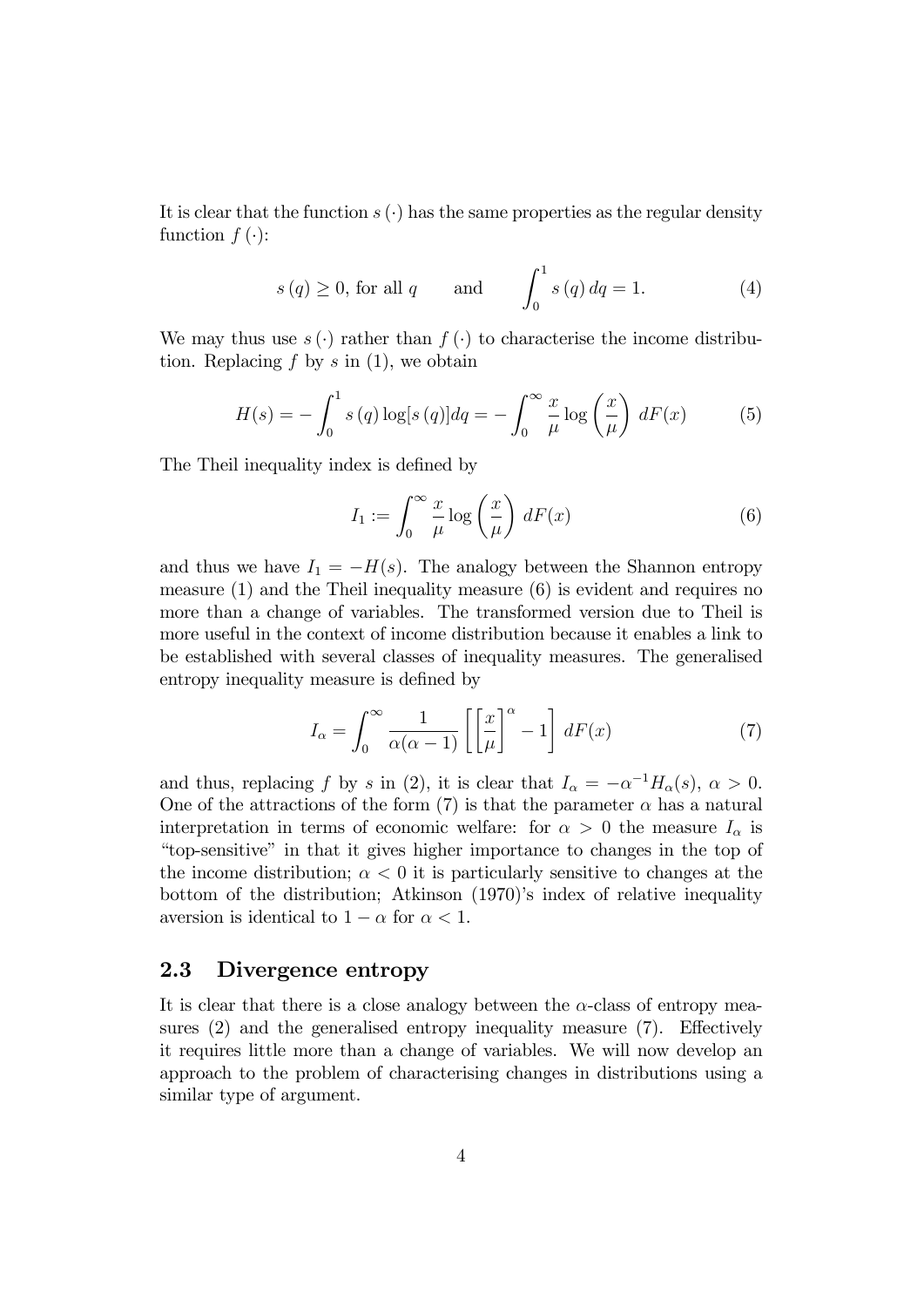Let the *divergence* between two densities  $f_2$  and  $f_1$  be  $\lambda := f_1/f_2$ ; clearly the difference in the distributions is large when  $\lambda$  is far from 1. Using an entropy formulation of a divergence measure, one can measure the amount of information in  $\lambda$  using some convex function,  $g(\lambda)$ , such that  $g(1) = 0$ . The expected information content in  $f_2$  with respect to  $f_1$ , or the divergence of  $f_2$  with respect to  $f_1$ , is given by

$$
H(f_1, f_2) = \int_Y g\left(\frac{f_1}{f_2}\right) f_1 dy \tag{8}
$$

which is nonnegative (by Jensen's inequality) and is zero if and only if  $f_2 = f_1$ . Corresponding to (2), we have the class of divergence measures

$$
H_{\alpha}(f_1, f_2) = \frac{1}{\alpha - 1} \int_Y \left[ 1 - f_1 \left[ \frac{f_1}{f_2} \right]^{\alpha - 1} \right] dy, \alpha > 0 \tag{9}
$$

In the case  $\alpha = 1$  we obtain the Kullback and Leibler (1951) generalisation of the Shannon entropy (1)

$$
H_1(f_1, f_2) = \int_Y f_1 \log\left(\frac{f_2}{f_1}\right) dy = -E_{f_1}\left(\log \frac{f_1}{f_2}\right),\tag{10}
$$

known as the *relative entropy* or *divergence measure* of  $f_2$  from  $f_1$ . When  $f_2$ is the uniform density, (10) becomes (1).

#### 2.4 Discrepancy and distributional change

The transformation used to derive the Theil inequality measure from the entropy measure may also be applied to the case of divergence entropy measures. Consider a pair  $(x, y)$  jointly distributed on  $\mathbb{R}^2_+$ : for example x and y could represent two different definitions of income. Given that the population size is normalised to 1, we may define the income share functions  $s_1$  and  $s_2 : [0, 1] \to [0, 1]$  as

$$
s_1(q) = \frac{F_1^{-1}(q)}{\int_0^1 F_1^{-1}(t) dt} = \frac{x}{\mu_1} \quad \text{and} \quad s_2(q) = \frac{F_2^{-1}(q)}{\int_0^1 F_2^{-1}(t) dt} = \frac{y}{\mu_2} \tag{11}
$$

where  $F_1^{-1}$  is the inverse of the marginal distribution of x,  $F_2^{-1}$  is the inverse of the marginal distribution of y and  $\mu_1, \mu_2$  are the means of the marginal distributions of  $x$  and  $y$ .

We may now use the concept of relative entropy to characterise the transformed distribution. Instead of considering a pair of density functions  $f_1, f_2$ ,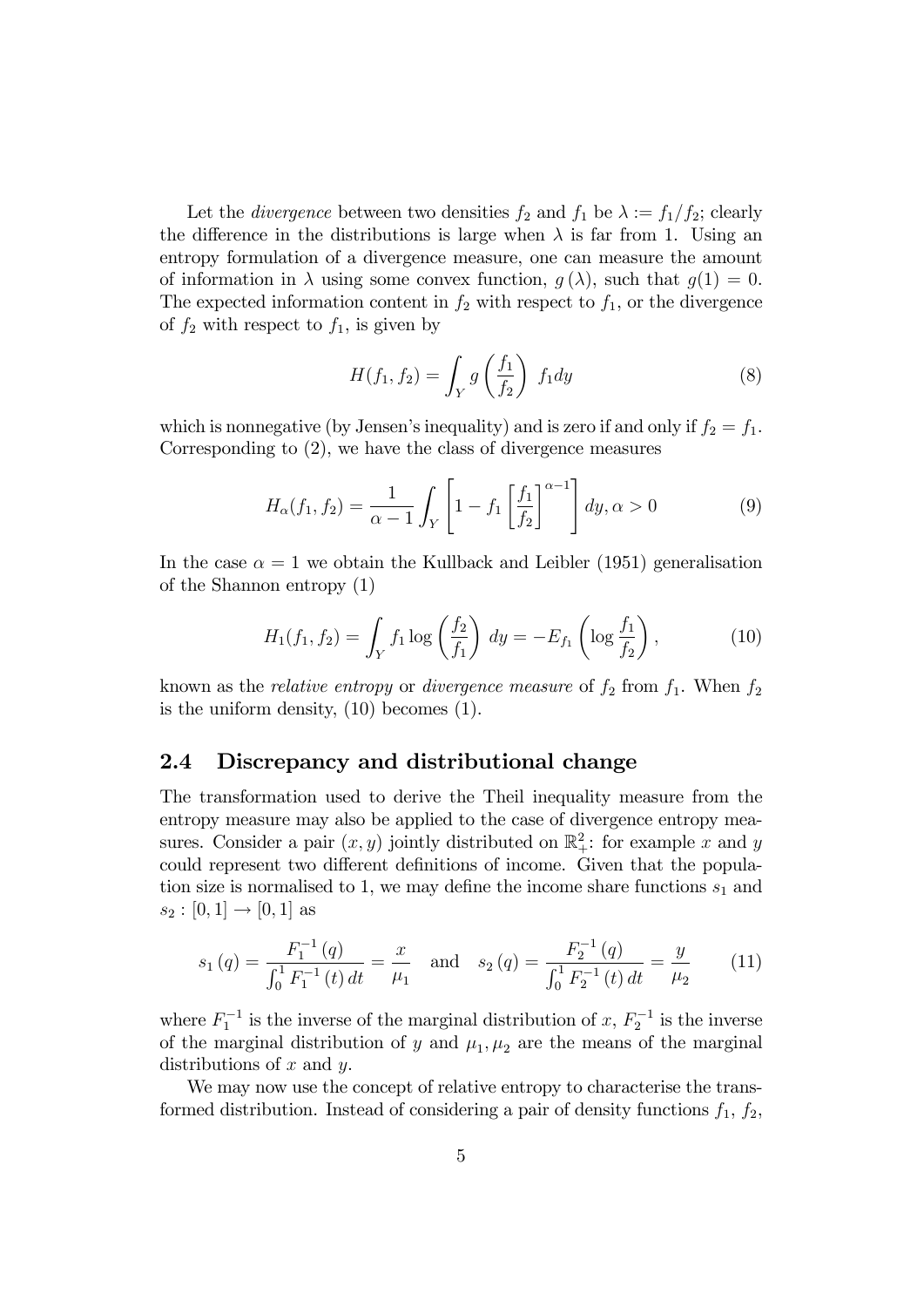we consider a pair of income-share functions  $s_1$ ,  $s_2$ . Replacing  $f_1$  and  $f_2$  by  $s_1$  and  $s_2$  in (10) we obtain

$$
H_1(s_1, s_2) = -\int_0^1 s_1(q) \log \left(\frac{s_2(q)}{s_1(q)}\right) dq \tag{12}
$$

A normalised version of the measure of distributional change, proposed by Cowell (1980), for two *n*-vectors of income  $x$  and  $y$  can be written:

$$
J_1(\mathbf{x}, \mathbf{y}) := \frac{1}{n} \sum_{i=1}^n \frac{x_i}{\mu_1} \log \left( \frac{x_i}{\mu_1} / \frac{y_i}{\mu_2} \right). \tag{13}
$$

In the case of a discrete distribution with  $n$  point masses it is clear that we have  $J_1(\mathbf{x}, \mathbf{y}) = -H_1(s_1, s_2)$ .

Replacing  $f_1$  and  $f_2$  by  $s_1$  and  $s_2$  in equation (9), and rearranging, we obtain

$$
H_{\alpha}(s_1, s_2) = \frac{1}{\alpha - 1} \int_0^1 \left[ 1 - s_1 \left( q \right)^{\alpha} s_2 \left( q \right)^{1 - \alpha} \right] dq \tag{14}
$$

The J class of distributional-change measure, proposed by Cowell (1980) for two *n*-vectors of income  $x$  and  $y$  is

$$
J_{\alpha}(\mathbf{x}, \mathbf{y}) := \frac{1}{n\alpha(\alpha - 1)} \sum_{i=1}^{n} \left[ \left[ \frac{x_i}{\mu_1} \right]^{\alpha} \left[ \frac{y_i}{\mu_2} \right]^{1-\alpha} - 1 \right],\tag{15}
$$

where  $\alpha$  takes any real value; the limiting form for  $\alpha = 0$  is given by

$$
J_0(\mathbf{x}, \mathbf{y}) = -\frac{1}{n} \sum_{i=1}^n \frac{y_i}{\mu_2} \log \left( \frac{x_i}{\mu_1} / \frac{y_i}{\mu_2} \right)
$$

and for  $\alpha = 1$  is given by (13); note that  $J_{\alpha}(\mathbf{x}, \mathbf{y}) \geq 0$  for arbitrary **x** and  $y^3$ . The family (15) represents an aggregate measure of *discrepancy* between two distributions on which we will construct an approach to the goodnessof-fit problem. Again, for a discrete distribution with  $n$  point masses, it

$$
\sum_{i=1}^{n} \frac{y_i}{n\mu_2} \left[ \psi(q_i) - \psi(1) \right], \text{ where } q_i := \frac{x_i \mu_2}{y_i \mu_1}, \psi(q) := \frac{q^{\alpha}}{\alpha [\alpha - 1]}
$$

 ${}^{3}$ To see this write (15) as

Because  $\psi$  us a convex function we have, for any  $(q_1, ..., q_n)$  and any set of non negative weights  $(w_1, ..., w_n)$  that sum to 1,  $\sum_{i=1}^n w_i \psi(q_i) \geq \psi(\sum_{i=1}^n w_i q_i)$ . Letting  $w_i = y_i/[n\mu_2]$ and using the definition of  $q_i$  we can see that  $w_i q_i = x_i/[n\mu_1]$  so we have  $\sum_{i=1}^n w_i \psi(q_i) \ge$  $\psi(1)$  and the result follows.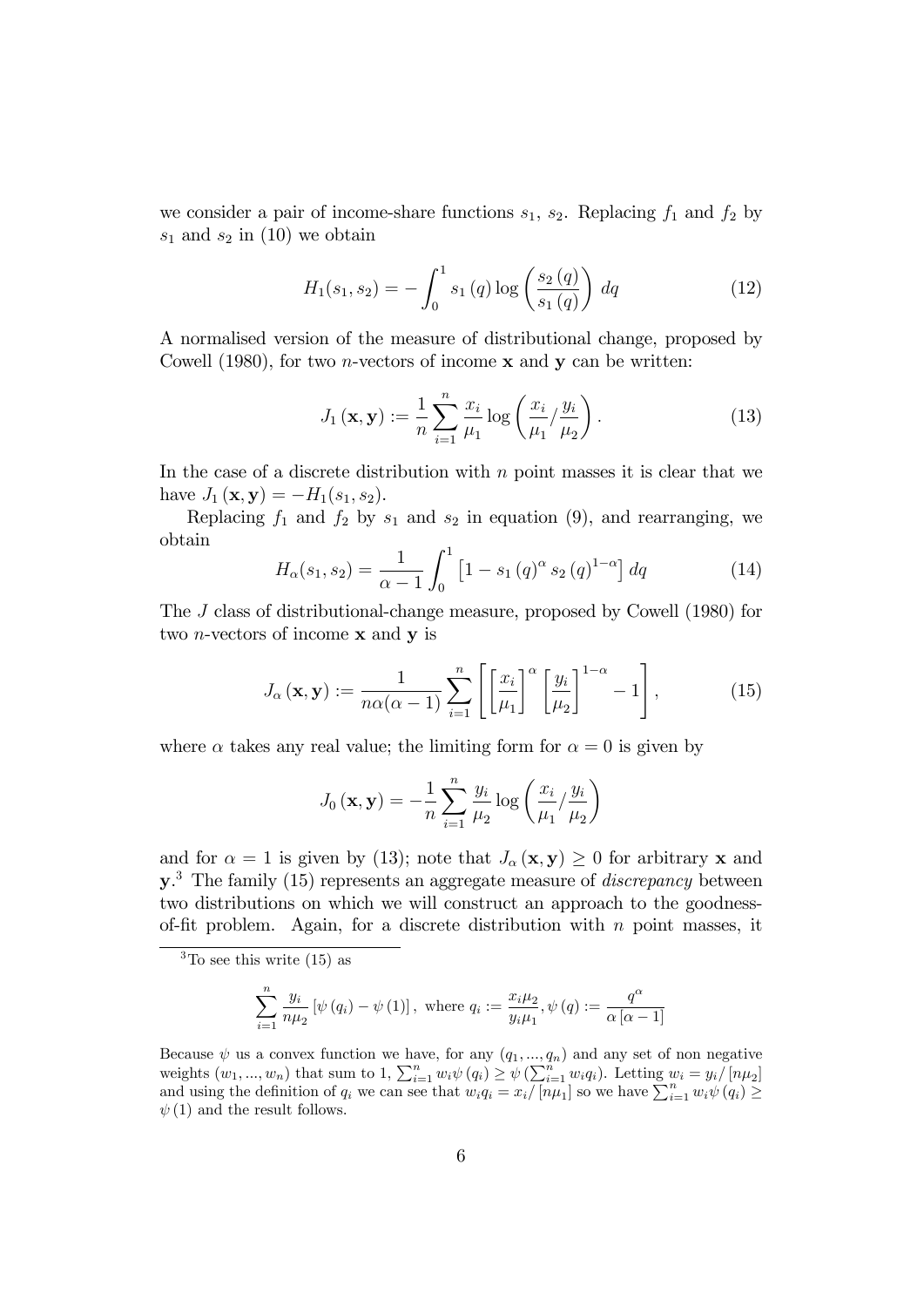is clear that  $J_{\alpha}(\mathbf{x}, \mathbf{y}) = -\alpha^{-1} H_{\alpha}(s_1, s_2)$ . The analogy between the  $\alpha$ -class of divergence measures and the measure of discrepancy (15) is evident and requires no more than a change of variables. Once again the parameter  $\alpha$ has the natural welfare interpretation pointed out in section 2.2.

Note that if  $s_2$  represents a distribution of perfect equality then  $(15)$ becomes the class of generalised-entropy inequality measures: just as the generalised-entropy measures can be considered as the average (signed) distance of an income distribution from perfect equality (Cowell and Kuga 1981), so (15) captures the average distance of an income distribution  $s_1$ from a reference distribution  $s_2$ .

## 3 An approach to goodness-of-Öt

The analysis in section 2 provides a natural lead into a discussion of the goodness-of-Öt question. Of particular interest is the way in which one transforms from divergences in terms of densities (or probabilities) in the case of information theory to divergences in terms of income shares in the case of income-distribution analysis. This provides the key to our new approach as can be seen from a simple graphical exposition of the goodness-of-fit problem.

The standard approach in the statistics literature is based upon the empirical distribution function (EDF)

$$
\hat{F}(x) = \frac{1}{n} \sum_{i=1}^{n} \iota(x_i \leq x),
$$

where the  $x_i$  are the ordered sample observations and  $\iota$  is an indicator function such that  $\iota(S) = 1$  if statement S is true and  $\iota(S) = 0$  otherwise. Figure 1 depicts an attempt to model six data points (on the  $x$  axis) with a continuous distribution  $F_*$ . The EDF approach computes the differences between the modelled cumulative distribution  $F_*(x_i)$  at each data point and the actual cumulative distribution  $\tilde{F} (x_i)$  and then aggregates the values  $\hat{F} (x_i) - F_* (x_i);$ Figure 1 shows one such component difference for  $i = 3$ . It is difficult to impute economic meaning to such differences and the method of aggregation is essentially arbitrary in economic terms.

However, it is usually the case that economists are more comfortable working within the space of incomes: in the economics literature it is common practice to evaluate whether quantitative models are appropriate by using some loss function defined on real-world data and the corresponding values generated by the model.<sup>4</sup> We adopt a method that is in the same spirit here.

<sup>&</sup>lt;sup>4</sup>As examples consider (1) the evaluation of performance of general equilibrium models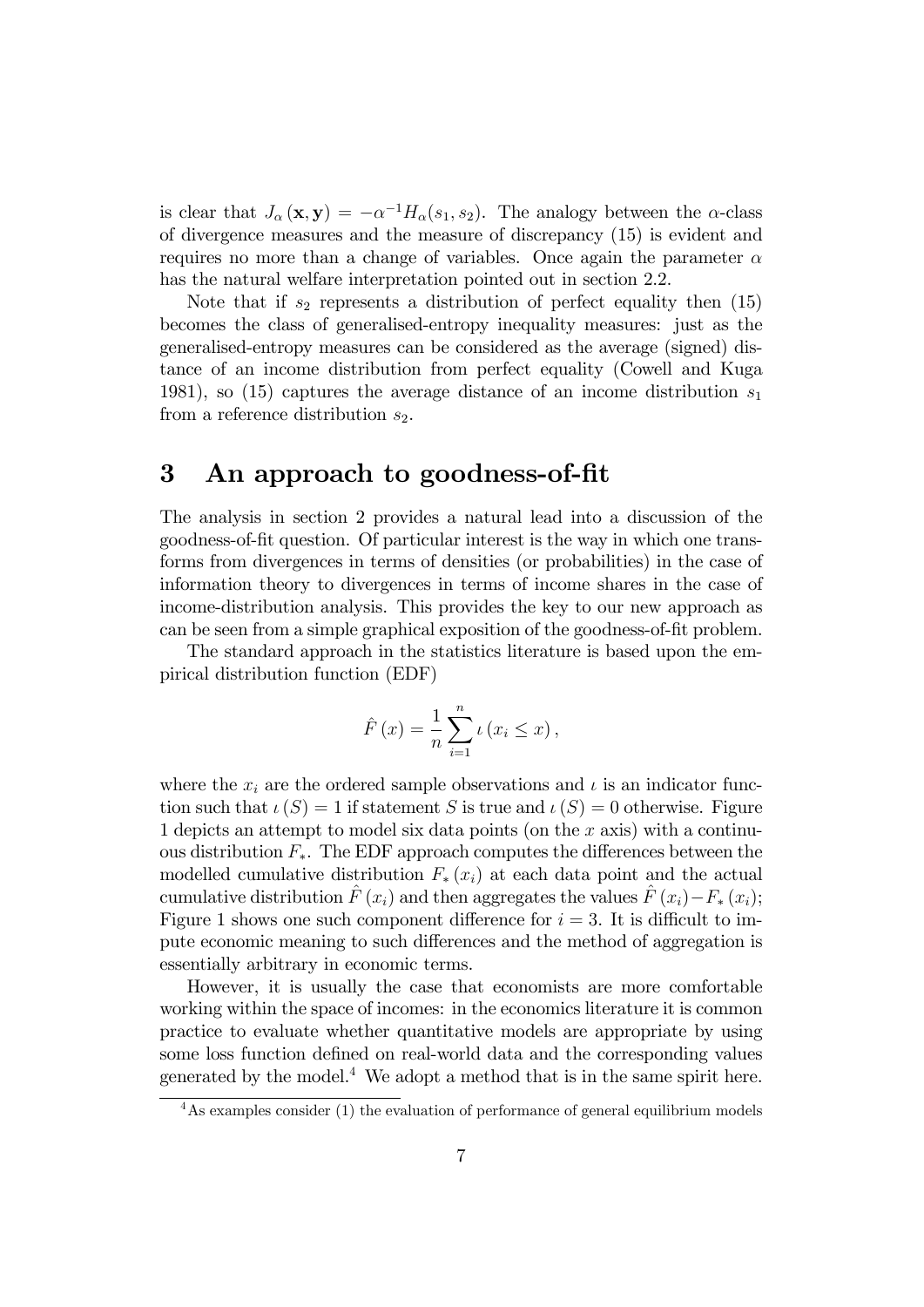

Figure 1: The EDF approach

Instead of the EDF approach we propose using its "dual" where, for each adjusted sample proportion  $\frac{i}{n+1}$ ,  $i = 1, ..., n$ ,<sup>5</sup> we compute the corresponding quantile for the theoretical distribution

$$
y_i = F_*^{-1}\left(\frac{i}{n+1}\right) \tag{16}
$$

and compare the resulting y vector and the corresponding sample x vector  $\sim$  see Figure 2 for the case that corresponds to the EDF example in Figure 1. The problem then is similar to that of specifying a loss function in other economic contexts: it amounts to finding a suitable way of comparing the discrete distributions **x** and **y** in a way that makes economic sense. In section 2 we presented measures of inequality and distributional change obtained by a change of variables from entropy measures. This is equivalent to reasoning in terms of the quantile approach from Figure 2 rather than in terms of the EDF approach from Figure 1. The remaining problem then amounts to finding a suitable way of comparing the discrete distributions x and y in a way that makes sense in terms of welfare economics. Suppose the observed distribution

<sup>(</sup>Schorfheide 2000 p153) and (2) the evaluation of the performance of forecasting models (Nordhaus 1987, Clements and Hendry 1995).

<sup>&</sup>lt;sup>5</sup>Note that we use  $\frac{i}{n+1}$  rather than  $\frac{i}{n}$  to avoid an obvious problem where  $i = n$ . Had we used  $\frac{i}{n}$  in (16) then  $y_n$  would automatically be set to sup  $(X)$  where X is the support of  $F_*$ .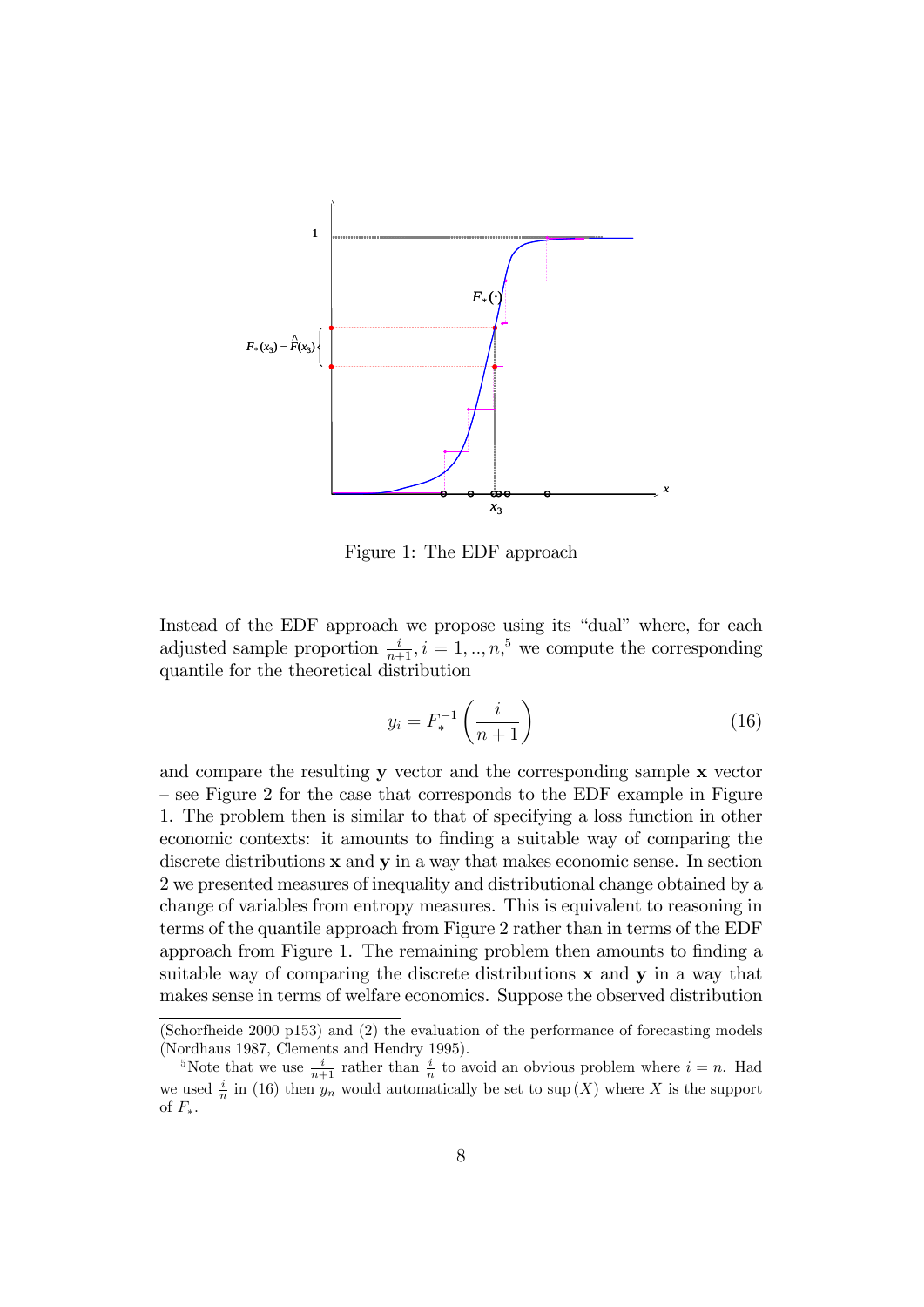

Figure 2: Quantile approach

is **x** and one proposes a model **y**, where  $y = x + \Delta x$ . How much does it "matter" that there is a discrepancy  $\Delta x$  between x and y? The standard approach in economics is to look at some indicator of welfare loss. If we were thinking about income distribution in the context of inequality it might also make sense to quantify the discrepancy in terms of inequality change. We may distinguish three separate approaches: welfare loss, inequality change, distributional change. In this section, we consider these three approaches to select an appropriate one and thus propose a new measure of goodness-of-fit based on entropy.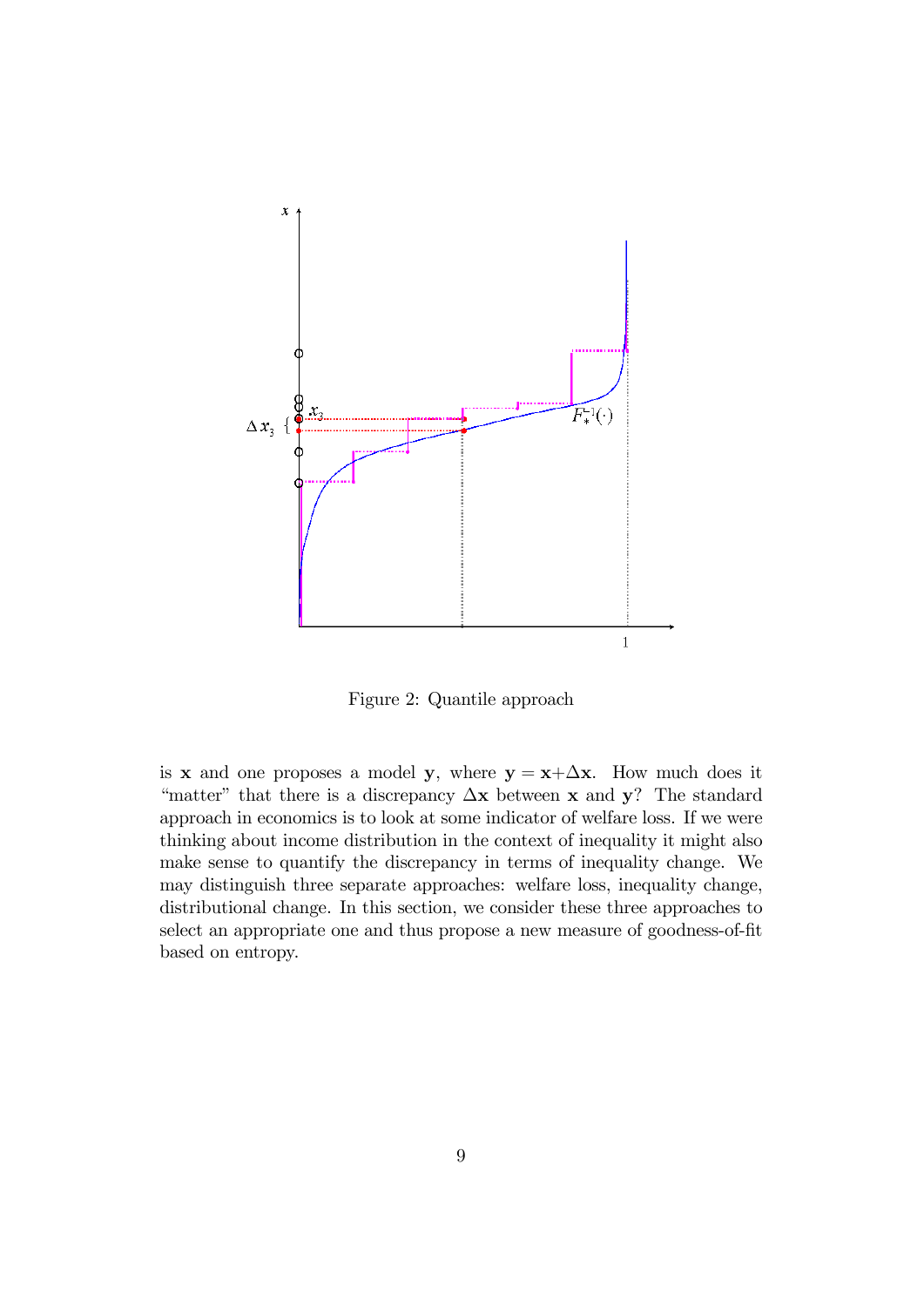#### 3.1 Welfare loss

Suppose we characterise the social welfare associated with a distribution x as a function  $W : \mathbb{R}^n \to \mathbb{R}$  that is endowed with appropriate properties.<sup>6</sup> If W is differentiable then the change in social welfare in going from distribution x to distribution y is:

$$
W\left(\mathbf{y}\right) - W\left(\mathbf{x}\right) \simeq \sum_{i} \frac{\partial W\left(\mathbf{x}\right)}{\partial x_{i}} \Delta x_{i}.
$$
 (17)

Could the welfare difference  $(17)$  be used as a criterion of whether y is "nearer" to  $x$  than some other distribution  $y$ "? There are at least two objections. First, it is usually assumed that welfare is ordinal so that W could be replaced by the function W where  $\hat{W} := \varphi(W)$  where  $\varphi$  is an arbitrary monotonic increasing function; if so the expression in  $(17)$  is not well-defined as a loss function. Second, the standard assumption of monotonicity means that, for all **x**,  $\frac{\partial W(\mathbf{x})}{\partial x}$  $\frac{w(\mathbf{x})}{\partial x_i} > 0$  so that it is easy to construct an example with  $\Delta x \neq 0$  such that (17) is zero; for instance one could have  $\Delta x_i$  arbitrarily large and positive and  $\Delta x_i$  correspondingly large and negative. But one would hardly argue that  $y$  was a good fit for  $x$ . One could sidestep the first objection by using money-metric welfare, in effect taking equally-distributed equivalent income as the appropriate cardinalisation of social welfare, but the second objection remains.

#### 3.2 Inequality change

Suppose instead that we use an inequality index  $I$  as a means of characterising an income distribution. Then we have

$$
I(\mathbf{y}) - I(\mathbf{x}) \simeq \sum_{i} \frac{\partial I(\mathbf{x})}{\partial x_i} \Delta x_i.
$$
 (18)

Could the inequality-difference be used as a criterion for judging the "nearness" of  $\bf{v}$  to  $\bf{x}$ ? Essentially the same two objections apply as in the case of welfare change. First,  $I$  usually only has ordinal significance so that the measure (18) still depends on cardinalisation of I. Second, consider the standard property of I, the principle of transfers which requires that

$$
\frac{\partial I\left(\mathbf{x}\right)}{\partial x_{i}} - \frac{\partial I\left(\mathbf{x}\right)}{\partial x_{j}}
$$

<sup>&</sup>lt;sup>6</sup>See for, example, Blackorby and Donaldson (1978). The appropriate properties for W would include monotonicity and Schur-concavity.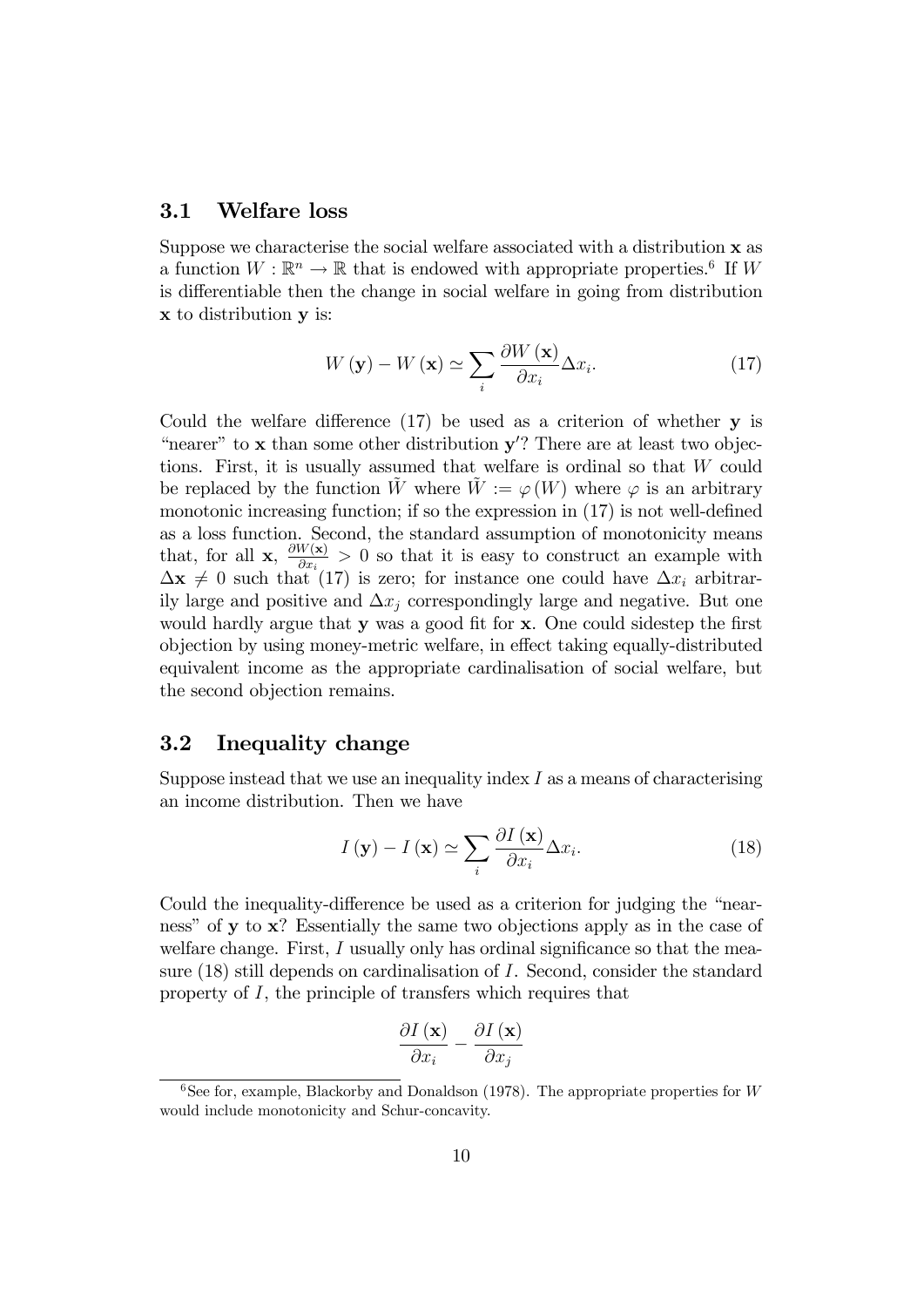be positive if  $x_i > x_j$ . Now take also two other incomes  $x_h > x_k$  where also  $x_k > x_i$ . Clearly one can construct  $\Delta \mathbf{x} \neq 0$  such that (18) is zero and that the mean of **x** remains unchanged. For example let  $\Delta x_i = -\Delta x_i = \delta > 0$ and  $\Delta x_h = -\Delta x_k = \delta' < 0$ : an inequality-increasing income change at the bottom of the distribution (involving i and j) is accompanied by an inequality-decreasing income change further up the distribution (involving h and k). Evidently  $\delta$  and  $\delta'$  may be chosen so that I remains unchanged, and the values of  $\delta$  and  $\delta'$  could be large (substantial "blips" in the distribution). Nevertheless the inequality-difference criterion would indicate that  $y$  is a perfect fit for  $x$ .

#### 3.3 Distributional change

To see the advantage of this approach let us first re-examine the inequalitydifference approach. Consider the effect on  $(18)$  of replacing y by another distribution  $y'$ , where

$$
y'_{k} = y_{k} + \delta
$$
  
\n
$$
y'_{j} = y_{j} - \delta
$$
  
\n
$$
y'_{i} = y_{i} \qquad \text{if } i \neq j, k
$$

If we were to use the generalised-entropy index (7) then evidently this would be:

$$
\Delta_{jk} \left( I_{\alpha} \left( \mathbf{y} \right) - I_{\alpha} \left( \mathbf{x} \right) \right) = \frac{1}{n \left[ \alpha - 1 \right]} \left[ \left[ \frac{y_k}{\mu_1} \right]^{\alpha - 1} - \left[ \frac{y_j}{\mu_1} \right]^{\alpha - 1} \right] \tag{19}
$$

where the operator  $\Delta_{jk}$  is defined by

$$
\Delta_{jk}(\theta) := \frac{d\theta}{dy_k} - \frac{d\theta}{dy_j}.
$$

Clearly (19) is positive if and only if

$$
\frac{y_k}{y_j} > 1\tag{20}
$$

In other words the change  $y \rightarrow y'$  results in an increase in the inequalitydifference as long as  $y_k$  is greater than  $y_j$ , irrespective of the value of the vector x.

Now consider the way the distributional-change measure works when y is replaced by  $y'$ . From  $(15)$  we have:

$$
\Delta_{jk} (J_{\alpha} (\mathbf{x}, \mathbf{y})) = \frac{1 - \alpha}{n \alpha [\alpha - 1] \mu_2} \left[ \left[ \frac{x_k}{\mu_1} \right]^{\alpha} \left[ \frac{y_k}{\mu_2} \right]^{-\alpha} - \left[ \frac{x_j}{\mu_1} \right]^{\alpha} \left[ \frac{y_j}{\mu_2} \right]^{-\alpha} \right]
$$

$$
= -\frac{1}{n \alpha \mu_1^{\alpha} \mu_2^{1 - \alpha}} \left[ \left[ \frac{x_k}{y_k} \right]^{\alpha} - \left[ \frac{x_j}{y_j} \right]^{\alpha} \right]
$$
(21)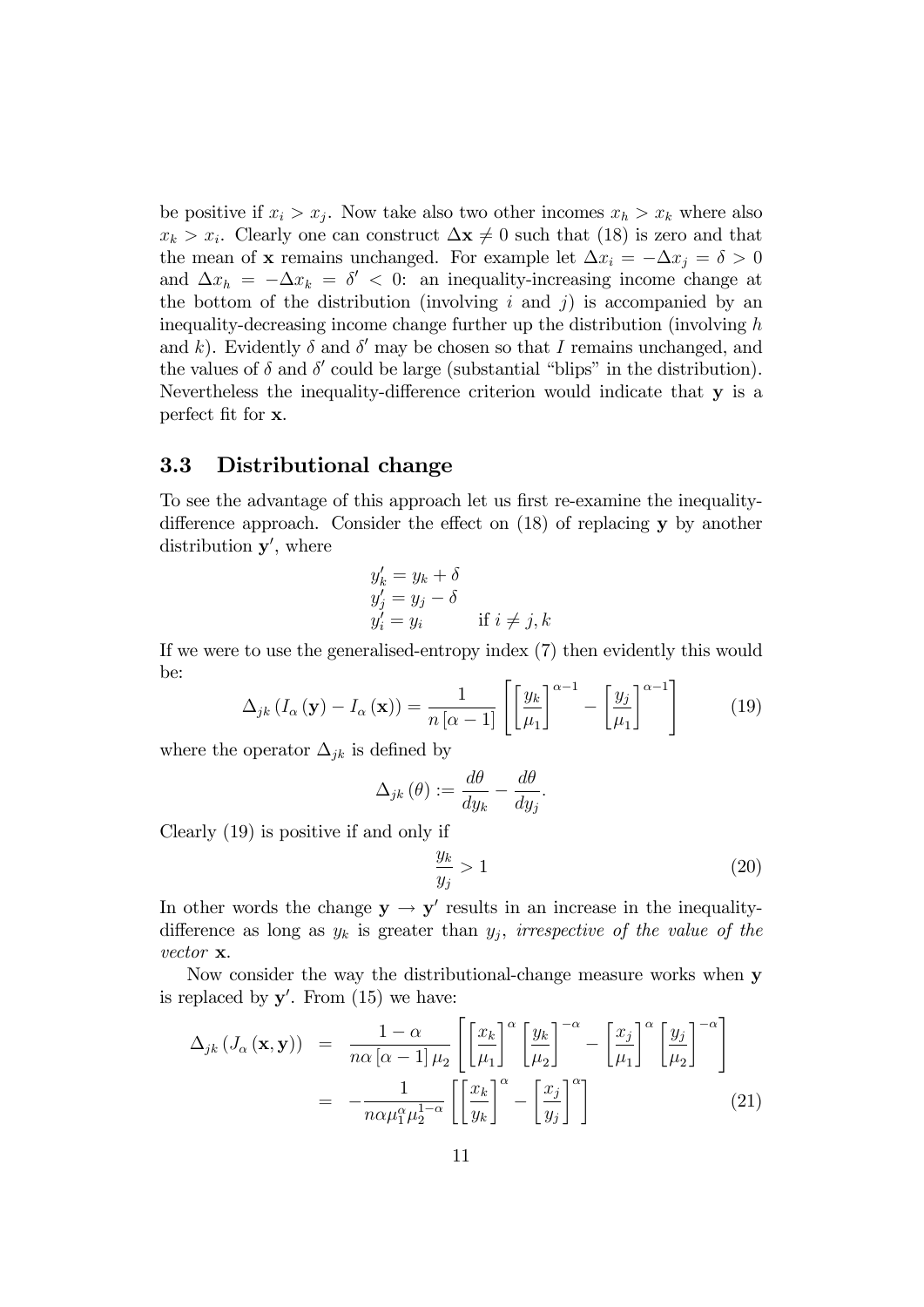

Figure 3: Does the change in y move one closer to  $x$ ?

So  $\Delta_{jk} (J_\alpha (\mathbf{x}, \mathbf{y})) > 0$  if and only if  $\frac{y_k}{x_k} > \frac{y_j}{x_j}$  $\frac{y_j}{x_j}$  or equivalently

$$
\Delta_{jk} \left( J_{\alpha} \left( \mathbf{x}, \mathbf{y} \right) \right) > 0 \Leftrightarrow \frac{y_k}{y_j} > \frac{x_k}{x_j} \tag{22}
$$

In other words the change  $y \rightarrow y'$  results in an increase in the distributionalchange measure as long as the proportional gap between  $y_k$  and  $y_j$  is greater than the proportional gap between  $x_k$  and  $x_j$ .

The point is illustrated in Figure 3 which shows part of the quantile representation of the goodness-of-fit approach introduced in Figure 2. Suppose the distribution y is used as a model of the observed distribution x; for the purposes of the example  $I(\mathbf{y}) > I(\mathbf{x})$ . For the particular values of j and k chosen it is evident that  $x_k > y_k > y_j > x_j$  so that  $y_k/y_j < x_k/x_j$ . Now consider a perturbation in y as indicated by the arrows. According to the criterion (22) the distributional-change measure must fall with this perturbation: it appears to accord with a common-sense interpretation of an improvement in goodness-of-fit. But, by construction, the perturbation is a mean-preserving spread of so that inequality y must increase by the principle of transfers; so according to the inequality-change criterion  $(18, 20)$  the fit would have become worse!

It appears that (22) is the appropriate criterion for capturing goodnessof-Öt rather than (20) since it incorporates information about the relevant incomes in both x and y distributions and is independent of information about irrelevant incomes. We will examine this more carefully in section 4.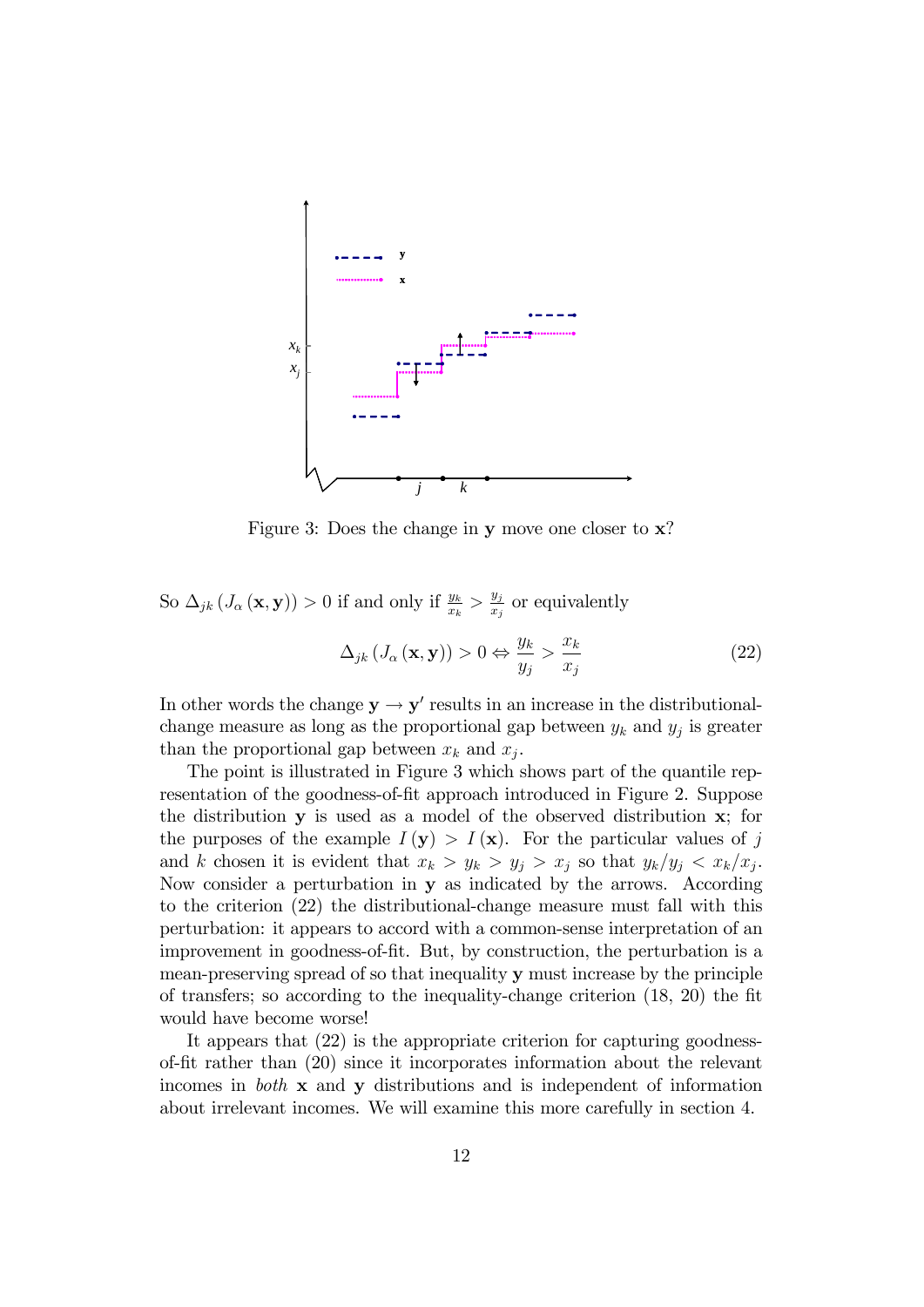#### 3.4 A measure of goodness-of-fit based on entropy

We pursue the idea of distributional change as a basis for a loss function by making use of the discrepancy measure  $J_{\alpha}$  introduced in (15).

Given that the population size is normalised to  $1$ , we may define the empirical income-share function  $\hat{s} : [0, 1] \rightarrow [0, 1]$  as

$$
\hat{s}(q) = \frac{\widehat{F}^{-1}(q)}{\int_0^1 \widehat{F}^{-1}(t) dt} = \frac{y}{\hat{\mu}} \tag{23}
$$

where  $\hat{F}^{-1}(\cdot)$  is the inverse of the empirical distribution function  $\hat{F}$  and  $\hat{\mu}$  is the mean of this distribution. We may use the concept of relative entropy in Section 2.4 to measure the transformed distribution. Instead of considering a pair of density functions  $f_1$ ,  $f_2$ , we consider a pair of income share functions  $\hat{s}$ , s. This is a similar consideration as what we have done to make a link between  $\alpha$ -class entropy measures and generalised entropy inequality measures. The divergence measure (9) can thus be rewritten

$$
H_{\alpha}(\hat{s}, s) = \frac{1}{\alpha - 1} \int_0^1 [\hat{s}(q)^{\alpha} s(q)^{1 - \alpha} - 1] dq, \alpha > 0
$$

where s is given by  $(3)$ .

For the goodness-of-fit problem we apply the corresponding discrepancy measure  $J_{\alpha}$  to the case where we have an empirical distribution and a theoretical distribution. Take a sample of size  $n$ : for the empirical distribution the shares are given by  $(23)$  and for each q the corresponding share in the theoretical distribution  $F_*$  is given by

$$
s(q) = \frac{F_*^{-1}(q)}{\int_0^1 F_*^{-1}(t) dt} = \frac{F_*^{-1}(\frac{i}{n+1})}{\mu(F_*)}
$$

where  $q = \frac{i}{n+1}$  and so we have, as a possible goodness-of-fit criterion:

$$
J_{\alpha} = \frac{1}{n\alpha(\alpha - 1)} \sum_{i=1}^{n} \left[ \left[ \frac{x_{(i)}}{\hat{\mu}} \right]^{\alpha} \left[ \frac{F_{*}^{-1}\left(\frac{i}{n+1}\right)}{\mu\left(F_{*}\right)} \right]^{1-\alpha} - 1 \right], \ \alpha \neq 1 \qquad (24)
$$

$$
J_1 = \frac{1}{n} \sum_{i=1}^{n} \frac{x_{(i)}}{\hat{\mu}} \log \left( \frac{x_{(i)}}{\hat{\mu}} / \frac{F_*^{-1}\left(\frac{i}{n+1}\right)}{\mu\left(F_*\right)} \right). \tag{25}
$$

where  $x_{(1)}, x_{(2)}, \ldots$  denote the members of the sample in increasing order.

However, this class of goodness-of-fit measures is based on an intuitive comparison with the problem of quantifying distributional change. In fact the goodness-of-Öt problem is not exactly the same as distributional change so that it would be inappropriate just to "borrow" the analysis. Accordingly in the next section we examine the fundamentals of the approach.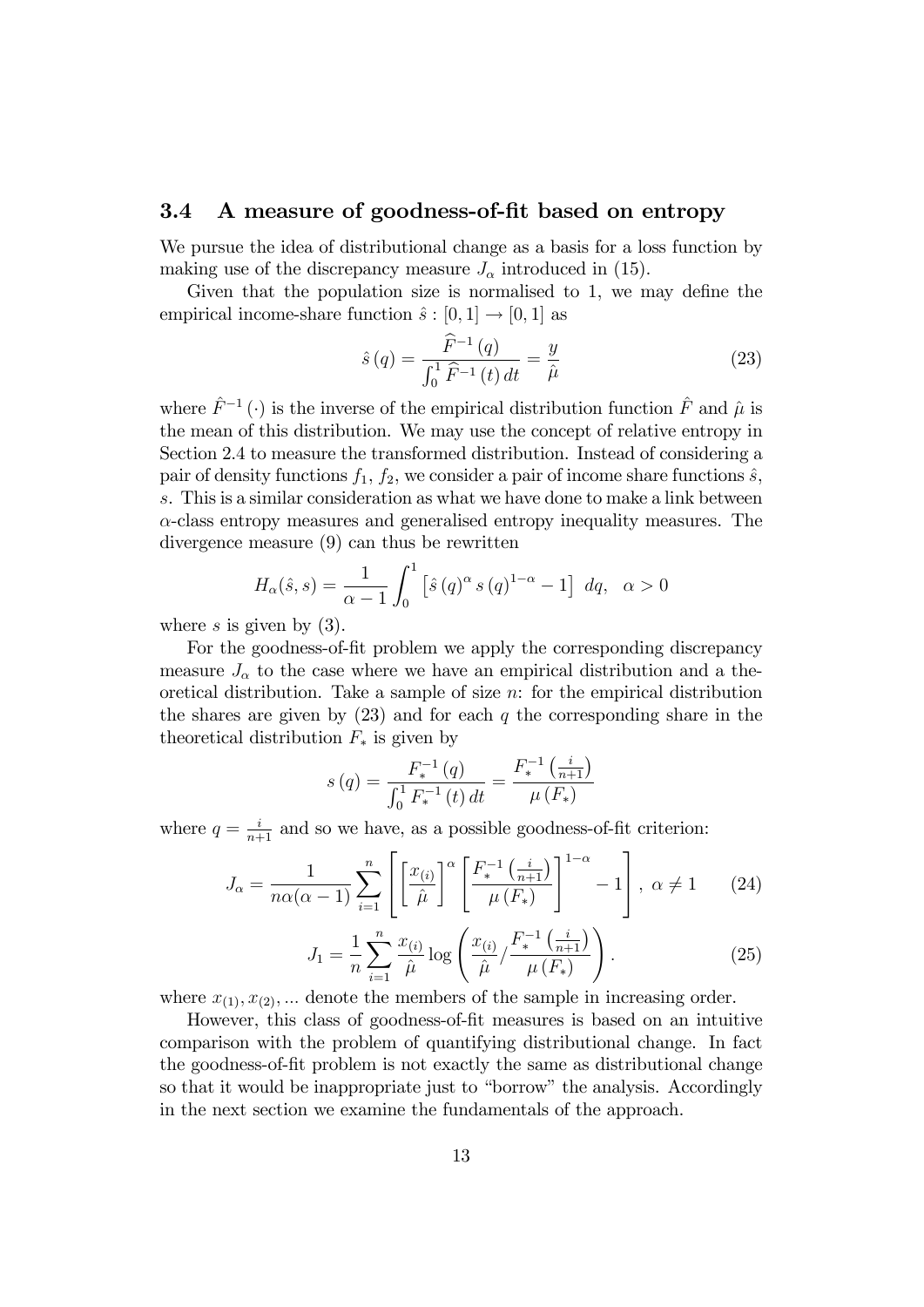## 4 Axiomatic foundation

We may put the informal discussion of the use of distributional-change measures on to a rigorous footing using the representation of the problem in section 4.1 and the principles described in section 4.2.

#### 4.1 Representation of the problem

As with the distributional change problem, the goodness-of-fit problem can be characterised as the relationship between two *n*-vectors of incomes  $\bf{x}$  and y. An alternative equivalent approach is to work with  $z = (z_1, z_2, ..., z_n)$ , where each  $z_i$  is the ordered pair  $(x_i, y_i)$ ,  $i = 1, ..., n$  and belongs to a set Z, which we will take to be a connected subset of  $\mathbb{R}_+ \times \mathbb{R}_+$ . The goodness-of-fit issue clearly focuses on the discrepancies between the x-values and the  $y$ values. To capture this we introduce a discrepancy function  $d: Z \to \mathbb{R}$  such that  $d(z_i)$  is strictly increasing in  $|x_i - y_i|$ . Write the vector of discrepancies as

$$
\mathbf{d}\left(\mathbf{z}\right) := \left(d\left(z_1\right),...,d\left(z_n\right)\right).
$$

The problem can then be approached in two steps.

1. We represent the problem as one of characterising a weak ordering<sup>7</sup>  $\succeq$ on

$$
Z^n := \underbrace{Z \times Z \times \ldots \times Z}_{n}.
$$

where, for any  $z, z' \in \mathbb{Z}^n$  the statement " $z \geq z''$ " should be read as "the income pairs in **z** constitute at least as good a fit according to  $\succeq$  as the income pairs in  $z'$ ." From  $\succeq$  we may derive the antisymmetric part  $\succ$ and symmetric part  $\sim$  of the ordering.<sup>8</sup>

2. We use the function representing  $\succeq$  to generate the index J.

In the first stage of step 1 we introduce some properties for  $\succeq$ , many of which are standard in choice theory and welfare economics.

<sup>&</sup>lt;sup>7</sup>This implies that it has the minimal properties of completeness, reflexivity and transitivity.

<sup>&</sup>lt;sup>8</sup>For any  $z, z' \in Z^n$  " $z \succ z'$ " means " $[z \succeq z'] \& [z' \not\subset z]$ "; " $z \sim z'$ " means " $[\mathbf{z} \succeq \mathbf{z}'] \& [\mathbf{z}' \succeq \mathbf{z}]$ ".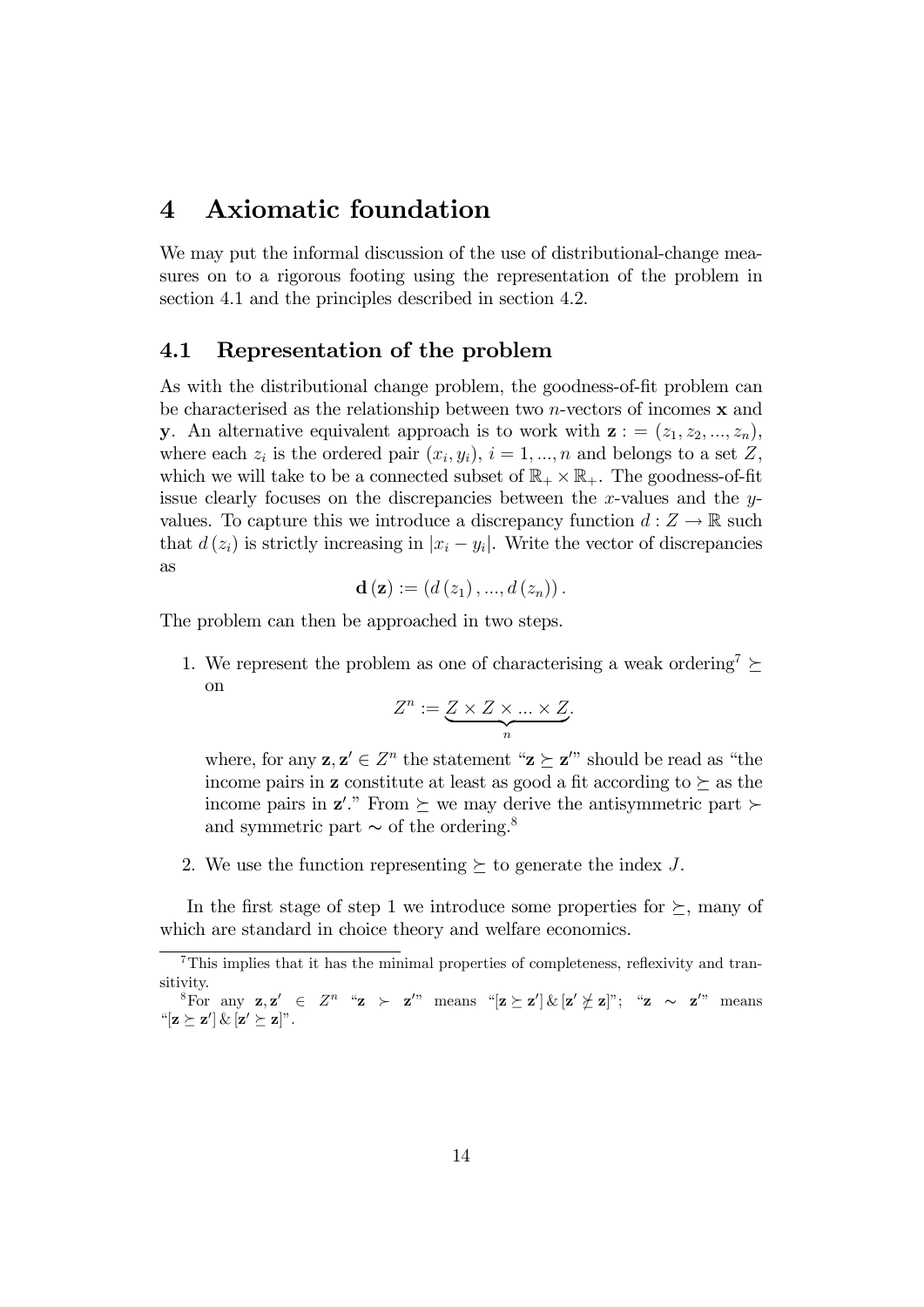#### 4.2 Basic structure

Axiom 1 (Continuity)  $\succeq$  is continuous on  $Z^n$ .

**Axiom 2** (Monotonicity) If  $z, z' \in \mathbb{Z}^n$  differ only in their ith component then  $d(x_i, y_i) < d(x'_i, y'_i) \Longleftrightarrow z \succ z'.$ 

Axiom 3 (Symmetry) For any  $z, z' \in \mathbb{Z}^n$  such that  $z'$  is obtained by permuting the components of  $z: z \sim z'$ .

In view of Axiom 3 we may without loss of generality impose a simultaneous ordering on the x and y components of **z**, for example  $x_1 \le x_2 \le ... \le x_n$ and  $y_1 \le y_2 \le ... \le y_n$ .<sup>9</sup> For any  $\mathbf{z} \in Z^n$  denote by  $\mathbf{z}(\zeta, i)$  the member of  $Z^n$ formed by replacing the *i*th component of **z** by  $\zeta \in Z$ .

Axiom 4 (Independence) For  $z, z' \in \mathbb{Z}^n$  such that:  $z \sim z'$  and  $z_i = z'_i$  for some i then  $\mathbf{z}(\zeta, i) \sim \mathbf{z}'(\zeta, i)$  for all  $\zeta \in [z_{i-1}, z_{i+1}] \cap [z'_{i-1}, z'_{i+1}]$ .

If **z** and **z'** are equivalent in terms of overall goodness-of-fit and the fit at position  $i$  is the same in the two cases then a local variation at  $i$  simultaneously in  $z$  and  $z'$  has no overall effect.

Axiom 5 (Perfect local fit) Let  $z, z' \in \mathbb{Z}^n$  be such that, for some i and j,  $x_i = y_i, x_j = y_j, x'_i = x_i + \delta, y'_i = y_i + \delta, x'_j = x_j - \delta, y'_j = y_j - \delta \text{ and, for}$ all  $k \neq i, j, x'_{k} = x_{k}, y'_{k} = y_{k}.$  Then  $\mathbf{z} \sim \mathbf{z}'$ .

The principle states that if there is a perfect fit at two positions in the distribution then moving  $x$ -income and  $y$ -income simultaneously from one position to the other has no effect on the overall goodness-of-fit.

**Theorem 6** Given Axioms 1 to 5 (a)  $\succeq$  is representable by the continuous function given by

$$
\sum_{i=1}^{n} \phi_i(z_i), \forall \mathbf{z} \in Z^n
$$
\n(26)

where, for each i,  $\phi_i : Z \to \mathbb{R}$  is a continuous function that is strictly decreasing in  $|x_i - y_i|$  and (b)

$$
\phi_i(x, x) = a_i + b_i x \tag{27}
$$

<sup>&</sup>lt;sup>9</sup>In the general distributional change problem  $x$  and  $y$  could be arbitrary vectors but in the present case, of course, the components of  $x$  and  $y$  will be in the same order.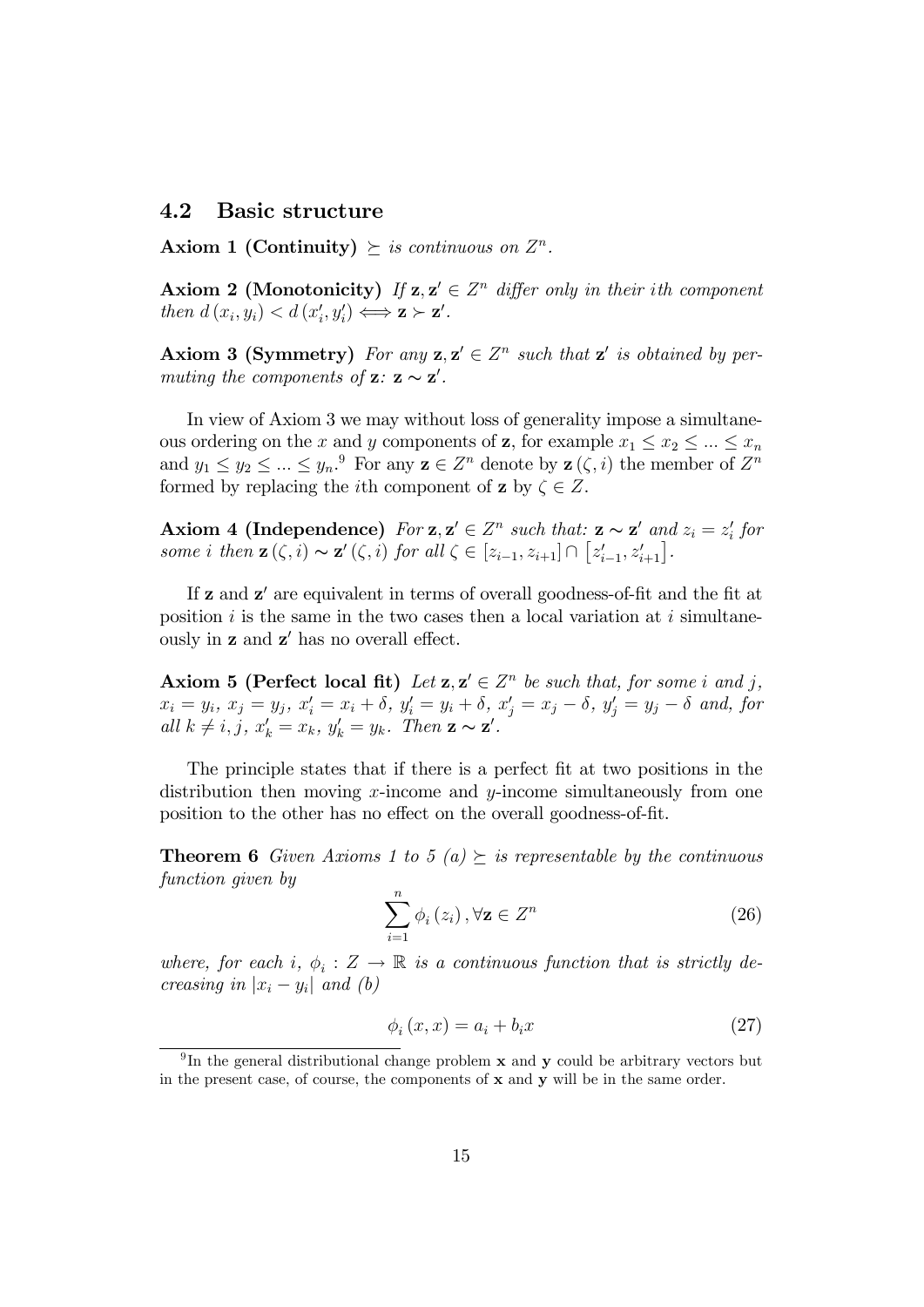**Proof.** Axioms 1 to 5 imply that  $\succeq$  can be represented by a continuous function  $\Phi: Z^n \to \mathbb{R}$  that is increasing in  $|x_i - y_i|, i = 1, ..., n$ . Using Axiom 4 part (a) of the result follows from Theorem 5.3 of Fishburn (1970). Now take  $z'$  and z in as specified in Axiom 5. Using (26) and it is clear that  $z \sim z'$ if and only if

$$
\phi_i (x_i + \delta, x_i + \delta) - \phi_i (x_i, x_i) - \phi_j (x_j + \delta, x_j + \delta) + \phi_j (x_j + \delta, x_j + \delta) = 0
$$

which can only be true if

$$
\phi_i(x_i + \delta, x_i + \delta) - \phi_i(x_i, x_i) = f(\delta)
$$

for arbitrary  $x_i$  and  $\delta$ . This is a standard Pexider equation and its solution implies  $(27)$ .

**Corollary 7** Since  $\succeq$  is an ordering it is also representable by

$$
\phi\left(\sum_{i=1}^{n} \phi_i\left(z_i\right)\right) \tag{28}
$$

where,  $\phi_i$  is defined as in (26), (27). and  $\phi : \mathbb{R} \to \mathbb{R}$  continuous and strictly monotonic increasing.

This additive structure means that we can proceed to evaluate the goodnessof-Öt problem one income-position at a time. The following axiom imposes a very weak structural requirement, namely that the ordering remains unchanged by some uniform scale change to both  $x$ -values and  $y$ -values simultaneously. As Theorem 9 shows it is enough to induce a rather specific structure on the function representing  $\succeq$ .

Axiom 8 (Income scale irrelevance) For any  $z, z' \in Z^n$  such that  $z \sim z'$ ,  $t\mathbf{z} \sim t\mathbf{z}'$  for all  $t > 0$ .

**Theorem 9** Given Axioms 1 to  $8 \succeq$  is representable by

$$
\phi\left(\sum_{i=1}^{n} x_i h_i\left(\frac{x_i}{y_i}\right)\right) \tag{29}
$$

where  $h_i$  is a real-valued function.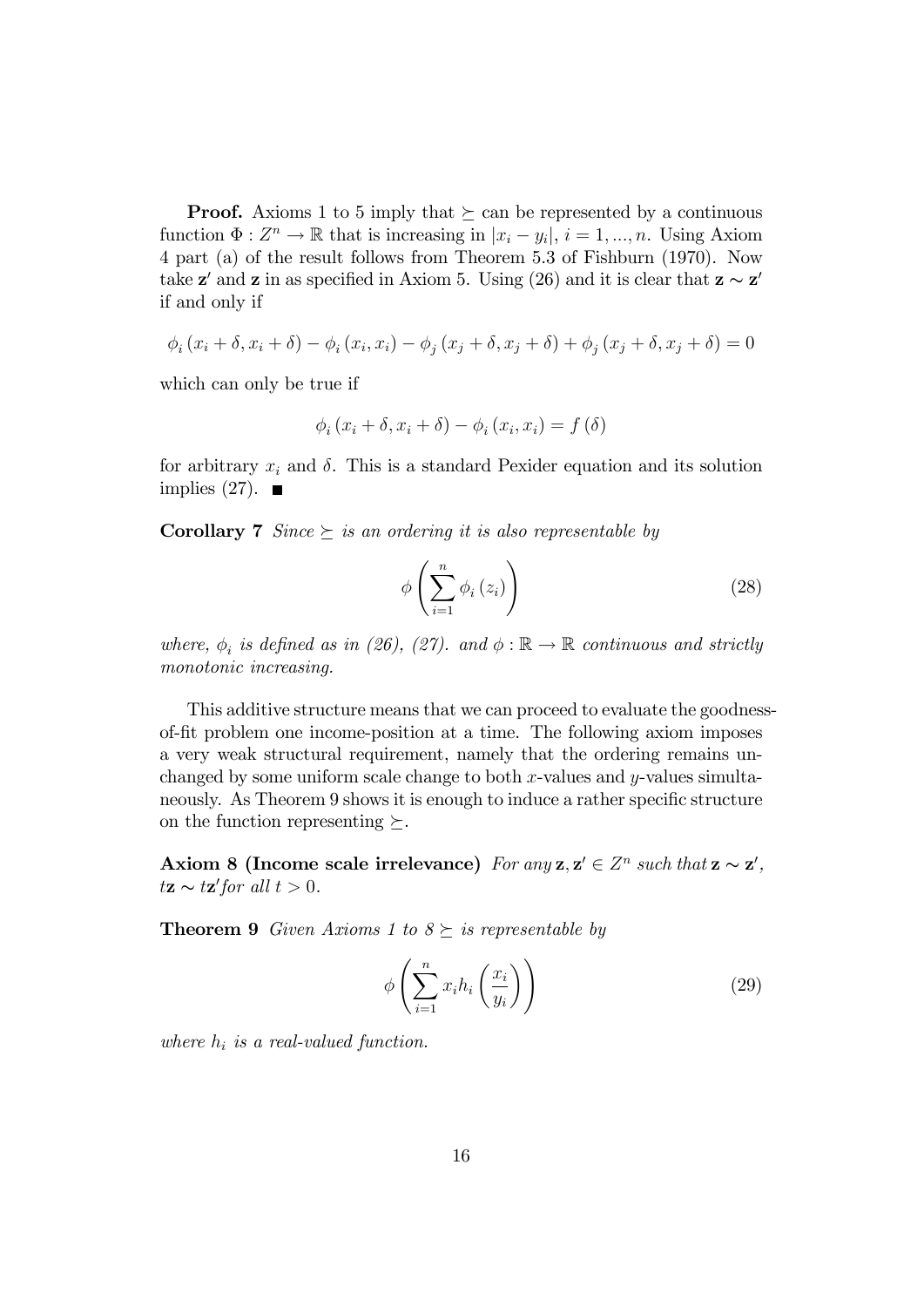**Proof.** Using the function  $\Phi$  introduced in the proof of Theorem 6 Axiom 8 implies

$$
\begin{array}{rcl} \Phi\left(\mathbf{z}\right) & = & \Phi\left(\mathbf{z}'\right) \\ \Phi\left(t\mathbf{z}\right) & = & \Phi\left(t\mathbf{z}'\right) \end{array}
$$

and so, since this has to be true for arbitrary  $z, z'$  we have

$$
\frac{\Phi\left(t\mathbf{z}\right)}{\Phi\left(\mathbf{z}\right)} = \frac{\Phi\left(t\mathbf{z}'\right)}{\Phi\left(\mathbf{z}'\right)} = \psi\left(t\right)
$$

where  $\psi$  is a continuous function  $\mathbb{R} \to \mathbb{R}$ . Hence, using the  $\phi_i$  given in (26), we have for all :

$$
\phi_i(tz_i) = \psi(t)\phi_i(z_i) i = 1, ..., n.
$$

or, equivalently

$$
\phi_{i}(tx_{i}, ty_{i}) = \psi(t) \phi_{i}(x_{i}, y_{i}), i = 1, ..., n.
$$
\n(30)

So, in view of Aczél and Dhombres (1989), page 346 there must exist  $c \in \mathbb{R}$ and a function  $h_i : \mathbb{R}_+ \to \mathbb{R}$  such that

$$
\phi_i(x_i, y_i) = x_i^c h_i\left(\frac{x_i}{y_i}\right). \tag{31}
$$

From (27) and (31) it is clear that

$$
\phi_i(x_i, x_i) = x_i^c h_i(1) = a_i + b_i x_i,
$$
\n(32)

which implies  $c = 1$ . Putting (31) with  $c = 1$  into (28) gives the result.

This result is important but limited since the function  $h_i$  is essentially arbitrary: we need to impose more structure.

#### 4.3 Income discrepancy and goodness-of-Öt

We now focus on the way in which one compares the  $(x, y)$  discrepancies in different parts of the income distribution. The form of  $(29)$  suggests that discrepancy should be characterised terms of proportional differences:

$$
d(z_i) = \max\left(\frac{x_i}{y_i}, \frac{y_i}{x_i}\right).
$$

This is the form for d that we will assume from this point onwards. We also introduce: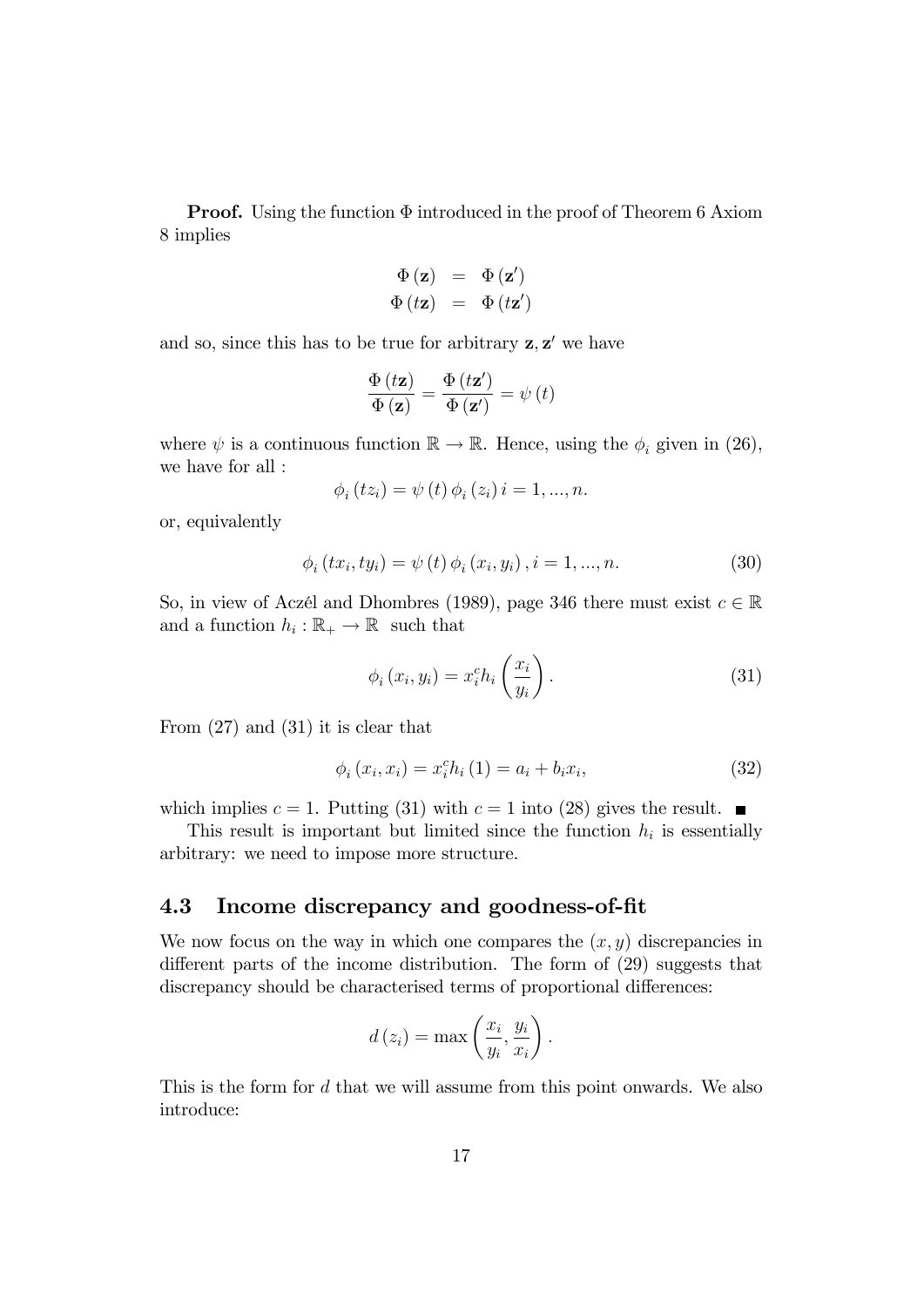Axiom 10 (Discrepancy scale irrelevance) Suppose there are  $\mathbf{z}_0, \mathbf{z}'_0 \in \mathbb{R}$  $Z^n$  such that  $\mathbf{z}_0 \sim \mathbf{z}'_0$ . Then for all  $t > 0$  and  $\mathbf{z}, \mathbf{z}'$  such that  $d(\mathbf{z}) = td(\mathbf{z}_0)$ and  $d(\mathbf{z}') = td(\mathbf{z}'_0)$ :  $\mathbf{z} \sim \mathbf{z}'$ .

The principle states this. Suppose we have two distributional fits  $z_0$  and  $\mathbf{z}'_0$  that are regarded as equivalent under  $\succeq$ . Then scale up (or down) all the income discrepancies in  $z_0$  and  $z'_0$  by the same factor t. The resulting pair of distributional fits **z** and **z'** will also be equivalent.<sup>10</sup>

**Theorem 11** Given Axioms 1 to  $10 \succeq$  is representable by

$$
\phi\left(\sum_{i=1}^{n} x_i^{\alpha} y_i^{1-\alpha}\right) \tag{33}
$$

where  $\alpha \neq 1$  is a constant.<sup>11</sup>

**Proof.** Take the special case where, in distribution  $z'_0$  the income discrepancy takes the same value r at all n income positions. If  $(x_i, y_i)$  represents a typical component in  $z_0$  then  $z_0 \sim z'_0$  implies

$$
r = \psi\left(\sum_{i=1}^{n} x_i h_i\left(\frac{x_i}{y_i}\right)\right) \tag{34}
$$

where  $\psi$  is the solution in r to

$$
\sum_{i=1}^{n} x_i h_i \left(\frac{x_i}{y_i}\right) = \sum_{i=1}^{n} x_i h_i \left(r\right) \tag{35}
$$

In (35) can take the  $x_i$  as fixed weights. Using Axiom 10 in (34) requires

$$
tr = \psi \left( \sum_{i=1}^{n} x_i h_i \left( t \frac{x_i}{y_i} \right) \right), \text{ for all } t > 0.
$$
 (36)

Using (35) we have

$$
\sum_{i=1}^{n} x_i h_i \left( t \psi \left( \sum_{i=1}^{n} x_i h_i \left( \frac{x_i}{y_i} \right) \right) \right) = \sum_{i=1}^{n} x_i h_i \left( t \frac{x_i}{y_i} \right) \tag{37}
$$

<sup>10</sup>Also note that Axiom 10 can be stated equivalently by requiring that, for a given  $\mathbf{z}_0, \mathbf{z}'_0 \in \mathbb{Z}^n$  such that  $\mathbf{z}_0 \sim \mathbf{z}'_0$ , either (a) any  $\mathbf{z}$  and  $\mathbf{z}'$  found by rescaling the x-components will be equivalent or (b) any  $z$  and  $z'$  found by rescaling the y-components will be equivalent.

 $11$ The following proof draws on Ebert (1988).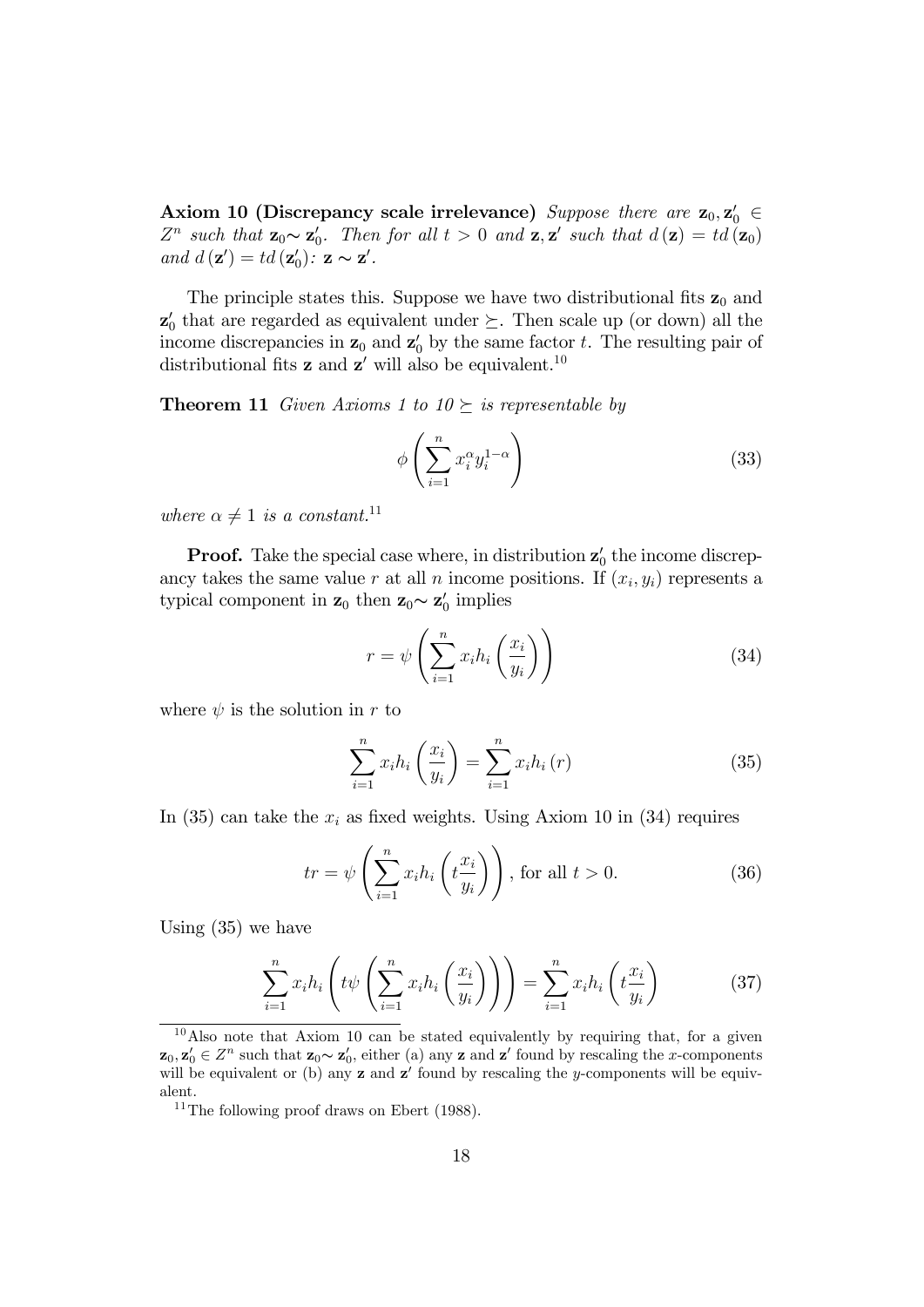Introduce the following change of variables

$$
u_i := x_i h_i \left(\frac{x_i}{y_i}\right), i = 1, ..., n
$$
 (38)

and write the inverse of this relationship as

$$
\frac{x_i}{y_i} = \psi_i(u_i), i = 1, ..., n
$$
\n(39)

Substituting (38) and (39) into (37) we get

$$
\sum_{i=1}^{n} x_i h_i \left( t \psi \left( \sum_{i=1}^{n} u_i \right) \right) = \sum_{i=1}^{n} x_i h_i \left( t \psi_i \left( u_i \right) \right). \tag{40}
$$

Also define the following functions

$$
\theta_0(u, t) := \sum_{i=1}^n x_i h_i(t\psi(u))
$$
\n(41)

$$
\theta_{i}(u,t) := x_{i}h_{i}(t\psi_{i}(u)), i = 1,...,n.
$$
\n(42)

Substituting  $(41),(42)$  into  $(40)$  we get the Pexider functional equation

$$
\theta_0\left(\sum_{i=1}^n u_i, t\right) = \sum_{i=1}^n \theta_i\left(u_i, t\right)
$$

which has as a solution

$$
\theta_i(u, t) = b_i(t) + B(t) u, i = 0, 1, ..., n
$$

where

$$
b_0(t) = \sum_{i=1}^{n} b_i(t)
$$

 $\sim$  see Aczél (1966), page 142. Therefore we have

$$
h_i\left(t\frac{x_i}{y_i}\right) = \frac{b_i\left(t\right)}{x_i} + B\left(t\right)h_i\left(\frac{x_i}{y_i}\right), i = 1, ..., n
$$
\n(43)

From Eichhorn (1978), Theorem 2.7.3 the solution to (43) is of the form

$$
h_i(v) = \frac{\beta_i v^{\alpha - 1} + \gamma_i, \quad \alpha \neq 1}{\beta_i \log v + \gamma_i, \quad \alpha = 1}
$$
\n(44)

where  $\beta_i > 0$  is an arbitrary positive number. Substituting for  $h_i(\cdot)$  from (44) into (9) for the case where  $\beta_i$  is the same for all i gives the result.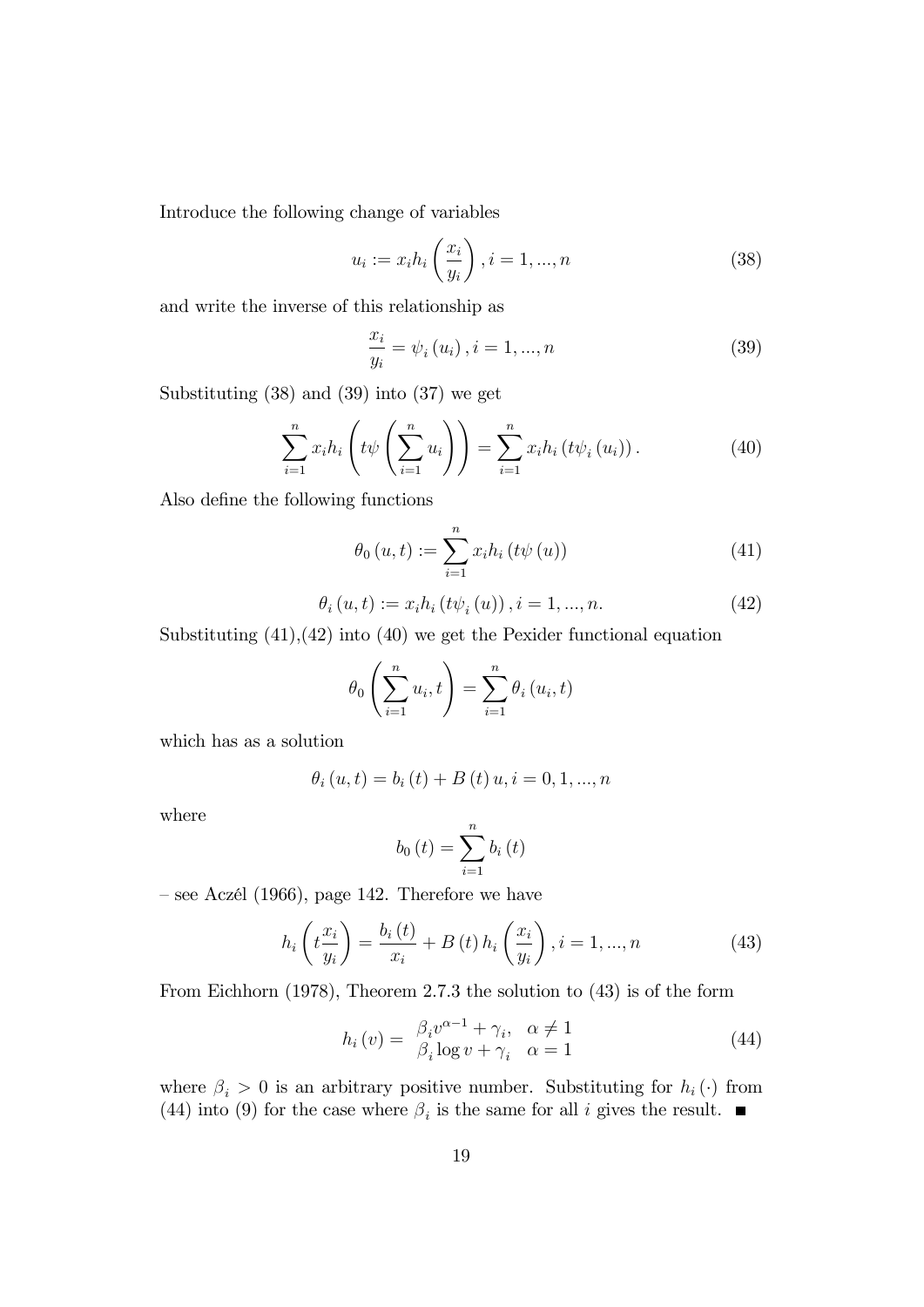#### 4.4 The J index

For the required index use the "natural" cardinalisation of the function  $(33)$ ,  $\sum_{i=1}^{n} x_i^{\alpha} y_i^{1-\alpha}$ , and normalise with reference to the case where both the observed and the modelled distribution exhibit complete equality, so  $x_i = \mu_1$ and  $y_i = \mu_2$  for all *i*. This gives

$$
J_{\alpha}\left(\mathbf{x}, \mathbf{y}\right) := \frac{1}{n\alpha(\alpha - 1)} \sum_{i=1}^{n} \left[ \left[ \frac{x_i}{\mu_1} \right]^{\alpha} \left[ \frac{y_i}{\mu_2} \right]^{1-\alpha} - 1 \right],\tag{45}
$$

This normalised version of the goodness-of-fit index can be implemented straightforwardly for a proposed model of income distribution. Of course this would require the choice of a specific value or values for the parameter  $\alpha$ in (45) according to the judgment that one wants to make about the relative importance of discrepancies in different parts of the income distribution: choosing a large positive value for  $\alpha$  would put a lot of weight on discrepancies in the upper tail; choosing a substantial negative value would put a lot of weight on lower-tail discrepancies  $-$  see the discussion on page 4.

## 5 Implementation

We now look at the practicalities of the class of measures  $J_{\alpha}$ , interpreted as discrepancy measures (section 5.1) and as goodness-of-fit measures (section 5.2)..

#### 5.1  $J$  as a measure of discrepancy

In empirical studies,  $\chi^2$  and EDF are commonly used as goodness-of-fit measures when the income distribution is estimated from a parametric function; summary statistics such as inequality measures are then computed from this estimated income distribution. As we saw in section 3.2, goodness-of-fit and inequality measures are not based on similar foundations and can thus lead to contradictory results. By contrast, J measures and generalized entropy inequality measures have similar foundations and should provide consistent results. We show this in this section with an experiment using the J index as a measure of discrepancy.

Take three income distributions, constructed such that  $f_1$  and  $f_0$  are similar in high incomes, while  $f_2$  and  $f_0$  are similar in low incomes. These density functions, defined as mixtures of three Lognormal distributions, are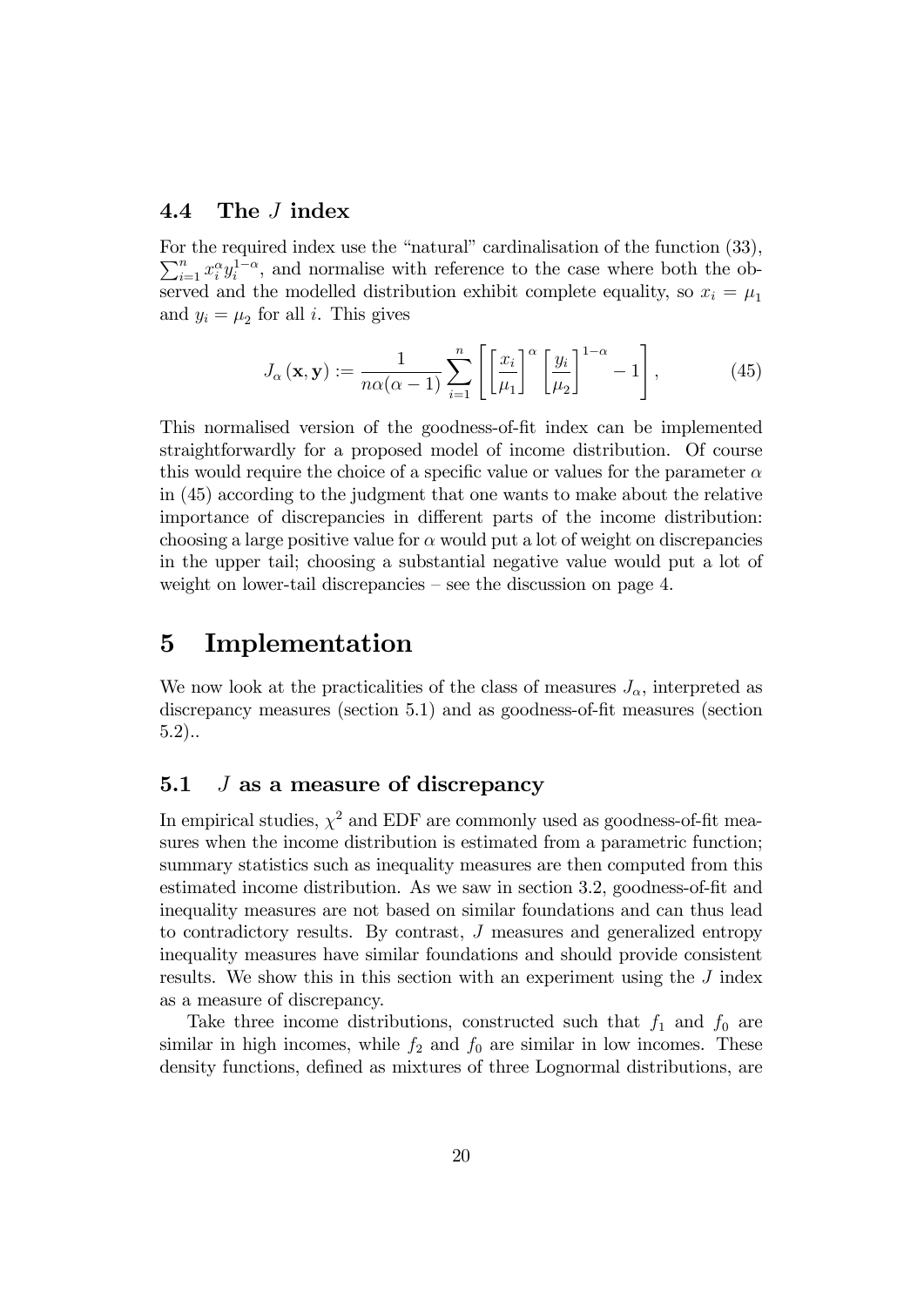

Figure 4: The three lognormal mixtures  $f_0$ ,  $f_1$ ,  $f_2$ 

plotted in figure 4.<sup>12</sup>In this experiment, we address the question: which of  $f_1$ and  $f_2$  shows the smaller divergence from  $f_0$ ?

A standard approach to this question is to choose a measure of Goodnessof-Fit and to minimize it. We compute  $\chi^2$  and  $\omega^2$ , the Cramér-von Mises  $(EDF)$  measures,<sup>13</sup> results are given in the right-hand side of Table 1. Minimizing these two measures, we conclude that the discrepancy between  $f_2$  and  $f_0$  is smaller than between  $f_1$  and  $f_0$ . What if, instead, we used inequality as a measure of discrepancy between distributions? Table 2 reports inequality measures (7),  $\alpha = 0, 1$  for the three distributions. For both values of  $\alpha$  we get the opposite of what we concluded from  $\chi^2$  and  $\omega^2$ : in inequality terms distribution  $f_1$  is "closer" to  $f_0$  than  $f_2$ .

<sup>&</sup>lt;sup>12</sup>We have  $f_k(x) = p_1 \lambda(x; \mu_1, \sigma_{1k}^2) + p_2 \lambda(x; \mu_2, \sigma_{2k}^2) + p_3 \lambda(x; \mu_3, \sigma_{3k}^2)$ , where  $\lambda$  represents the lognormal density function,  $p_1 = p_3 = 0.2$ ,  $p_2 = 0.6$ ,  $\mu_1 = 2.5$ ,  $\mu_2 = 3$ ,  $\mu_3 = 3.5$ and  $\sigma_2 = 0.4$ . The differences between the three distributions come only from  $\sigma_{1k}^2$  and  $\sigma_{3k}^2$ : we have chosen  $f_0(x)$ :  $\sigma_{10} = 0.2, \sigma_{30} = 0.2$ ;  $f_1(x)$ :  $\sigma_{11} = 0.4, \sigma_{31} = 0.21$ ; and  $f_2(x)$ :  $\sigma_{12} = 0.21, \sigma_{32} = 0.35.$ 

<sup>&</sup>lt;sup>13</sup>For a comprehensive treatment of standard EDF criteria see Anderson and Darling (1954), Stephens (1974).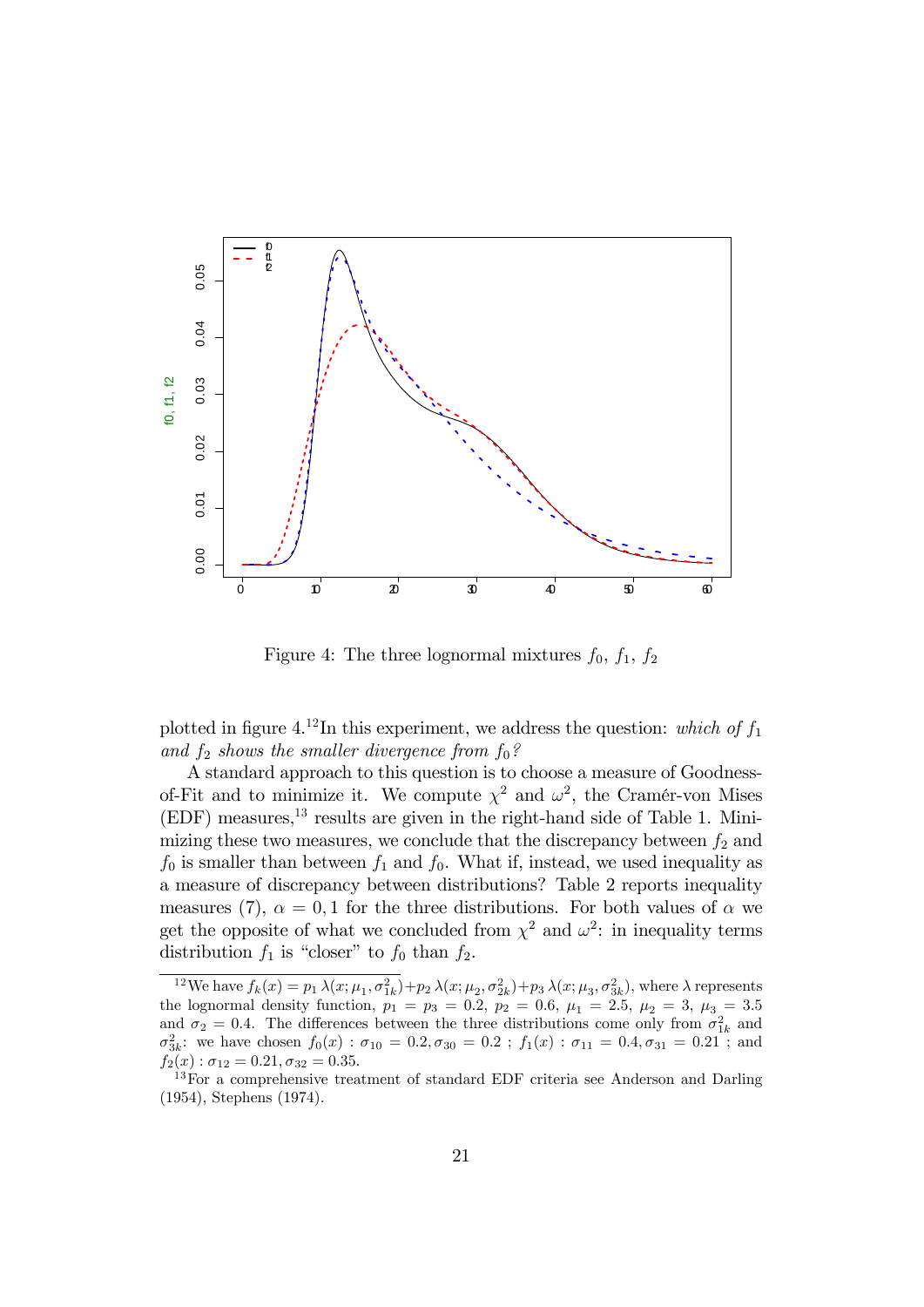| $J_{\alpha} \times 10^2$                                                       |        |        |            |          |          |
|--------------------------------------------------------------------------------|--------|--------|------------|----------|----------|
| $\alpha$                                                                       |        | 12     |            | $f_1$    | $f_2\$   |
| $-1.0$                                                                         | 0.079  | 0.191  | $\gamma^2$ | 0.058679 | 0.048541 |
| $-0.5$                                                                         | 0.076  | 0.195  | $\omega^2$ | 3.556511 | 2.421263 |
| 0.0                                                                            | 0.0742 | 0.1989 |            |          |          |
| $0.5^{\circ}$                                                                  | 0.0720 | 0.2028 |            |          |          |
| 1.0                                                                            | 0.0699 | 0.2070 |            |          |          |
| Note: computations for 10,000 simulated data points in $f_0$ , $f_1$ and $f_2$ |        |        |            |          |          |

Table 1: Comparing  $f_1$  and  $f_2$  as approximations to  $f_0$ :  $J, \chi^2$  and  $\omega^2$  statistics

| $f_{\Omega}$                     | t <sub>1</sub> |  |
|----------------------------------|----------------|--|
| $I_0$ 0.104396 0.113890 0.120640 |                |  |
| $I_1$ 0.101353 0.106494 0.121767 |                |  |

Table 2: Comparing  $f_1$  and  $f_2$  as approximations to  $f_0$ : Inequality measures

Of course, using the difference between two inequality indexes as a measure of discrepancy is inappropriate, as we saw in section 3.2. The left-hand side of Table 1 presents values of the appropriate discrepancy measures J (15), for various values of  $\alpha$ . Clearly the discrepancy with  $f_0$  is always larger in the case of  $f_2$  than  $f_1$  – the opposite conclusion of what one obtains with  $\chi^2$  and  $\omega^2$ , but in accordance with inequality measurement.

What is also interesting to note is how the extent of the discrepancies vary between the estimates of  $J$  with the different values of  $\alpha$ . We find that the higher the value of  $\alpha$ , the closer the approximation of  $f_1$  to  $f_0$  and the worse is that of  $f_2$ . With  $\alpha$  representing the sensitivity parameter of the inequality index involved, (in other words, with a higher value of  $\alpha$  giving greater weight to higher incomes), this allows for two separate interpretations. On the one hand, one may read this result as suggesting that for income distribution estimations with the purpose of focusing on incomes of the poor, the choice of a low value of  $\alpha$  is sensible. On the other hand, if one is interested in the distribution of wealth or incomes in the upper tail, higher values of  $\alpha$  are particularly relevant.

#### 5.2  $J$  as a goodness-of-fit measure

Let us compare performance of the statistic  $J_{\alpha}$  with that of conventional goodness-of-fit criteria when applied to UK income data.<sup>14</sup> The empirical

<sup>&</sup>lt;sup>14</sup>The application uses the "before housing costs" income concept of Households Below Average Incomes 2004-5 (Department of Work and Pensions 2006), deflated and equivalised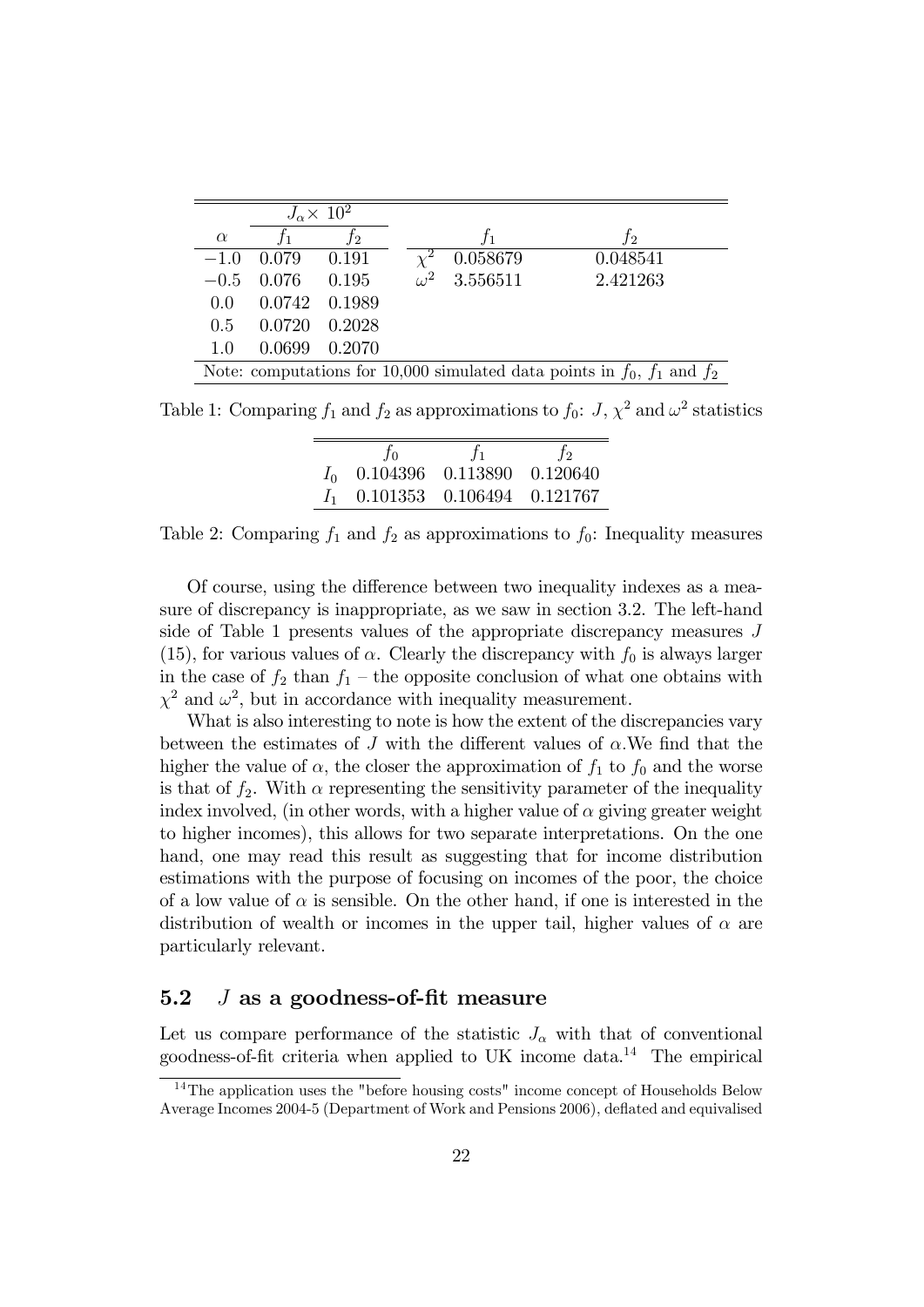

Figure 5: Kernel density of the observed distribution (red) and the Singh Maddala fit (black)

distribution  $\hat{F}$  consists of 3858 observations and has mean and standard deviation (398.28, 253.75). Consider as a model for these data the Singh-Maddala distribution

$$
F_{\rm SM}(y;a,b,c) = 1 - \frac{1}{[1 + ay^b]^c}.
$$
\n(46)

The parameters are unknown so we use the maximum-likelihood estimates  $(a, \hat{b}, \hat{c}) = (5.75554E^{-10}, 3.6303, 1.0106)$ ; an impression of the suitability of

using the OECD equivalance scale, for the cohort of ages 21-45, couples with and without chidren, excluding households with self-employed individuals. The variable used in the dataset is oe\_bhc. We exclude households with self-employed individuals as reported incomes are known to be misrepresented.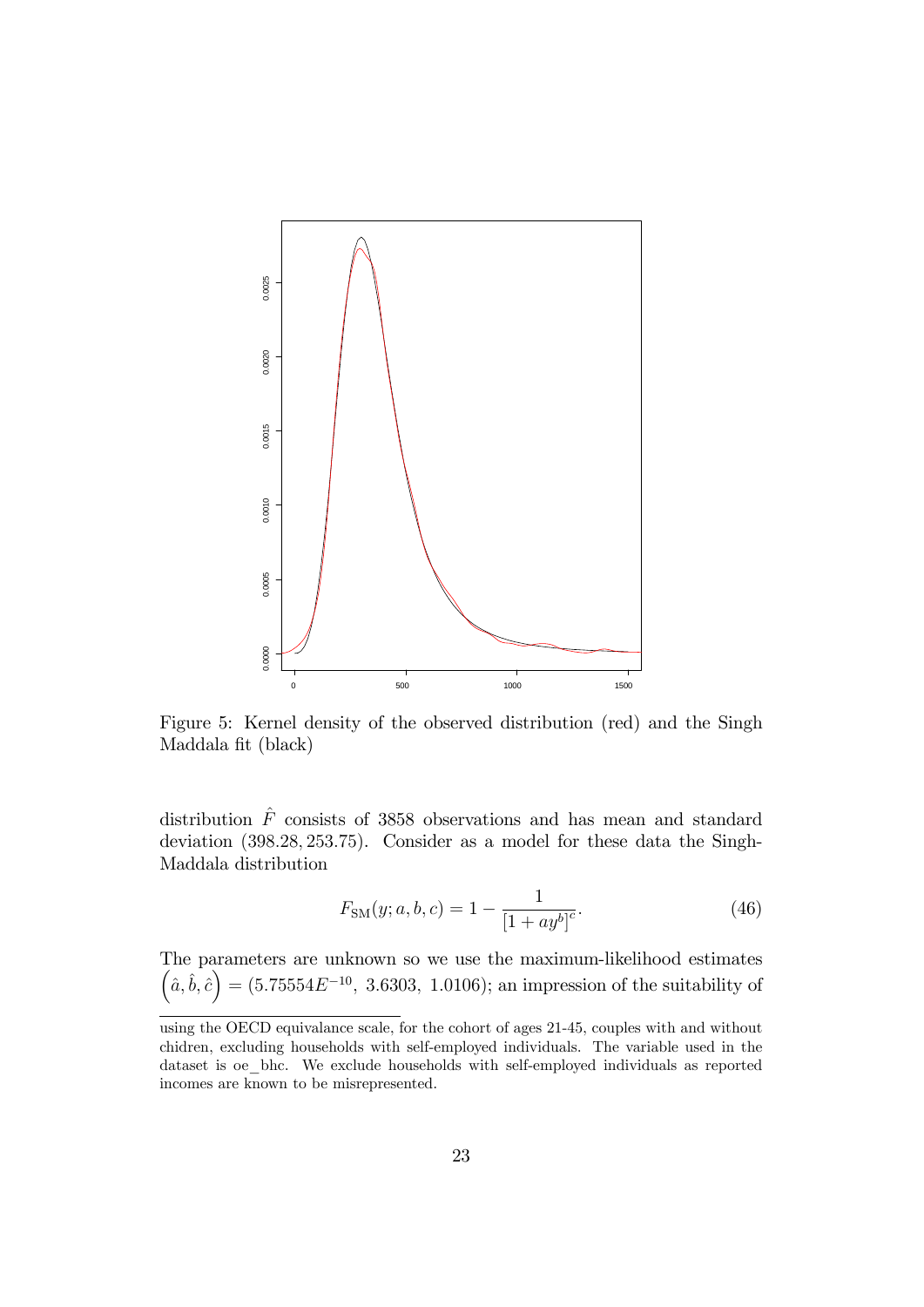| $\alpha$ | $J_{\alpha} \times 10^2$ | $p(\%)$ |                | $\alpha$ $J_{\alpha} \times 10^2$ | $(\%)$<br>$\mathcal{p}$ |            |         | %     |
|----------|--------------------------|---------|----------------|-----------------------------------|-------------------------|------------|---------|-------|
| $-5$     | 2.0313                   | 0.00    | $0.2\,$        | 0.1288                            | 5.41                    | $\chi^2$   | 54.4417 | 32.33 |
| $-2$     | 0.1480                   | 1.90    | 0.5            | 0.1312                            | 6.01                    | $\omega^2$ | 0.04766 | 29.43 |
| $-1$     | 0.1276                   | 3.80    | 0.7            | 0.1332                            | 7.21                    |            |         |       |
| $-0.7$   | 0.1263                   | 4.00    | $\overline{1}$ | 0.1366                            | 6.71                    |            |         |       |
| $-0.5$   | 0.1261                   | 5.41    | $\overline{2}$ | 0.1519                            | 8.31                    |            |         |       |
| $-0.2$   | 0.1267                   | 5.11    | $-5$           | 0.2394                            | 10.01                   |            |         |       |
| $\theta$ | 0.1276                   | 5.31    |                |                                   |                         |            |         |       |

Table 3: The SM model for UK income distribution:  $J, \chi^2$  and  $\omega^2$  statistics

the SM model with these parameters is given by Figure  $5^{15}$  Formally, we test the hypothesis H<sub>0</sub> :  $J_{\alpha}(\mathbf{x}, \mathbf{y}) = 0$  against the alternative H<sub>1</sub> :  $J_{\alpha}(\mathbf{x}, \mathbf{y}) \neq 0$ where **x** is the sample vector of incomes and  $y_i = F_{\text{SM}}^{-1}\left(\frac{i}{n+1}; \hat{a}, \hat{b}, \hat{c}\right)$ . Table 3 reports the point estimates of  $J_{\alpha}$  along with the associated probability p of a type-1 error estimated using bootstrap methods; the right-hand columns present the corresponding estimates and p-values of  $\chi^2$  and  $\omega^2$ .<sup>16</sup>

While  $\chi^2$  and  $\omega^2$  indicate that the Singh-Maddala distribution is satisfactory (high p-values), the  $J_{\alpha}$  criterion reveals a richer story. Observe that the p-values rise with  $\alpha$ : in other words it is appropriate to accept  $F_{SM}$  as a suitable fit to  $\hat{F}$  if one uses a criterion that assigns higher weight to discrepancies between model and data at high incomes. However,  $H_0$  should be rejected for  $\alpha < 1$  so, for a "bottom-sensitive" goodness-of-fit criterion,  $F_{SM}$  would be regarded as unsatisfactory. This conclusion regarding the role of  $\alpha$  is similar to that noted at the end of Section 5.1 when considering the performance of the J index as a discrepancy measure for the experiment involving mixtures of lognormal distributions.

## 6 Conclusion

Why do economists want to use goodness-of-fit criteria? The principal application of such criteria is surely in evaluating the empirical suitability of a statistical model used in an economic context  $-$  perhaps the outcome of income or wealth simulations or the characterisation of an equilibrium distri-

<sup>15</sup>We also tested the Dagum and Lognormal distributions; the Singh Maddala distribution appears as the best fit for these data.

<sup>&</sup>lt;sup>16</sup>For a given  $\alpha$  a bootstrap sample is drawn from  $F_{\text{SM}}(\cdot; \hat{a}, \hat{b}, \hat{c})$  and from this an estimate  $\tilde{J}_{\alpha}$  is obtained. We perform 999 such bootstrap samplings with replacement to obtain 999 estimates of  $\tilde{J}_{\alpha}$ . The p-value is then estimated as the proportion of  $\tilde{J}_{\alpha}s$  that exceed  $J_{\alpha}$  in value.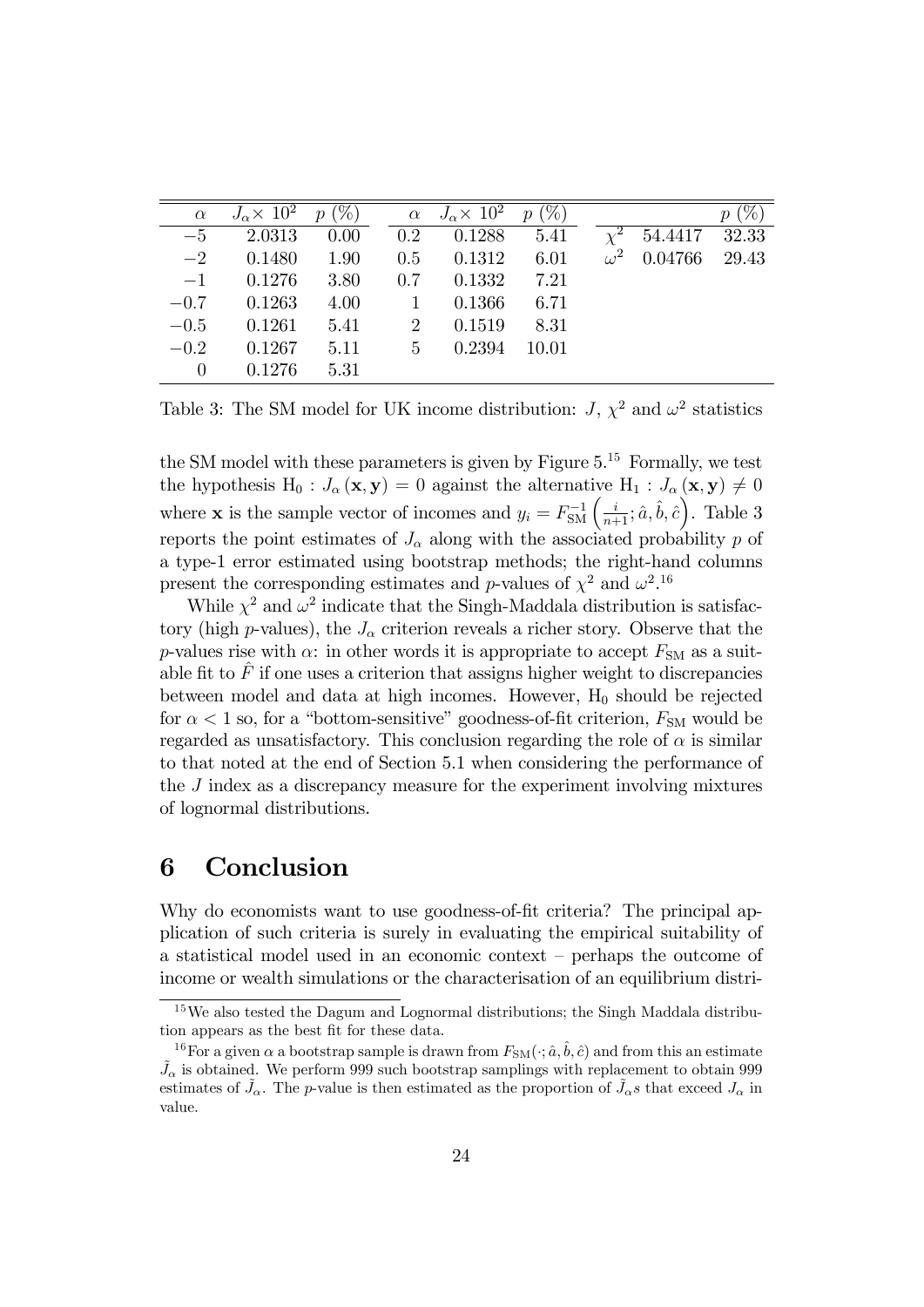bution of an economic process. It seems reasonable to use a fit criterion that is in some way based on economic principles rather than just relying one or two off-the-shelf statistical tools.

Our approach  $-$  the "dual" to the statistical EDF method  $-$  uses the same ingredients as loss functions applied in other economic contexts. Its intuitive appeal is supported by the type of axiomatisation that is common in modern approaches to inequality measurement and other welfare criteria. The axiomatisation yields indices that can be interpreted as measures of discrepancy or as goodness-of-fit criteria. They are related to the concept of divergence entropy in the context of information theory. Furthermore, they offer a degree of control to the researcher in that the  $J_{\alpha}$  indices form a class of Öt criteria that can be calibrated to suit the nature of the economic problem under consideration. Members of the class have a distributional interpretation that is close to members of the well-known generalised-entropy class of inequality indices. In effect the user of the  $J_{\alpha}$ -index is presented with the question: in which part of the distribution do you want the goodness-of-fit criterion to be particularly sensitive?

Our simulation exercise (in Section  $5.1$ ) shows that off-the-shelf tools can be misleading in evaluating discrepancy between distributions but that the  $J_{\alpha}$  indices provide answers that accord with common sense. The application to modelling real data (in Section 5.2) shows that the sensitivity parameter  $\alpha$  is crucial to understanding whether the proposed functional form is appropriate. The choice of a fit criterion really matters.

### References

- Aczél, J. (1966). Lectures on Functional Equations and their Applications. Number 9 in Mathematics in Science and Engineering. New York: Academic Press.
- Aczél, J. and J. G. Dhombres (1989). Functional Equations in Several Variables. Cambridge: Cambridge University Press.
- Anderson, T. and D. A. Darling  $(1954)$ . A test of goodness of fit. *Journal* of the American Statistical Association  $49, 765-759$ .
- Atkinson, A. B. (1970). On the measurement of inequality. Journal of Economic Theory 2, 244–263.
- Blackorby, C. and D. Donaldson (1978). Measures of relative equality and their meaning in terms of social welfare. Journal of Economic Theory  $18, 59 - 80$ .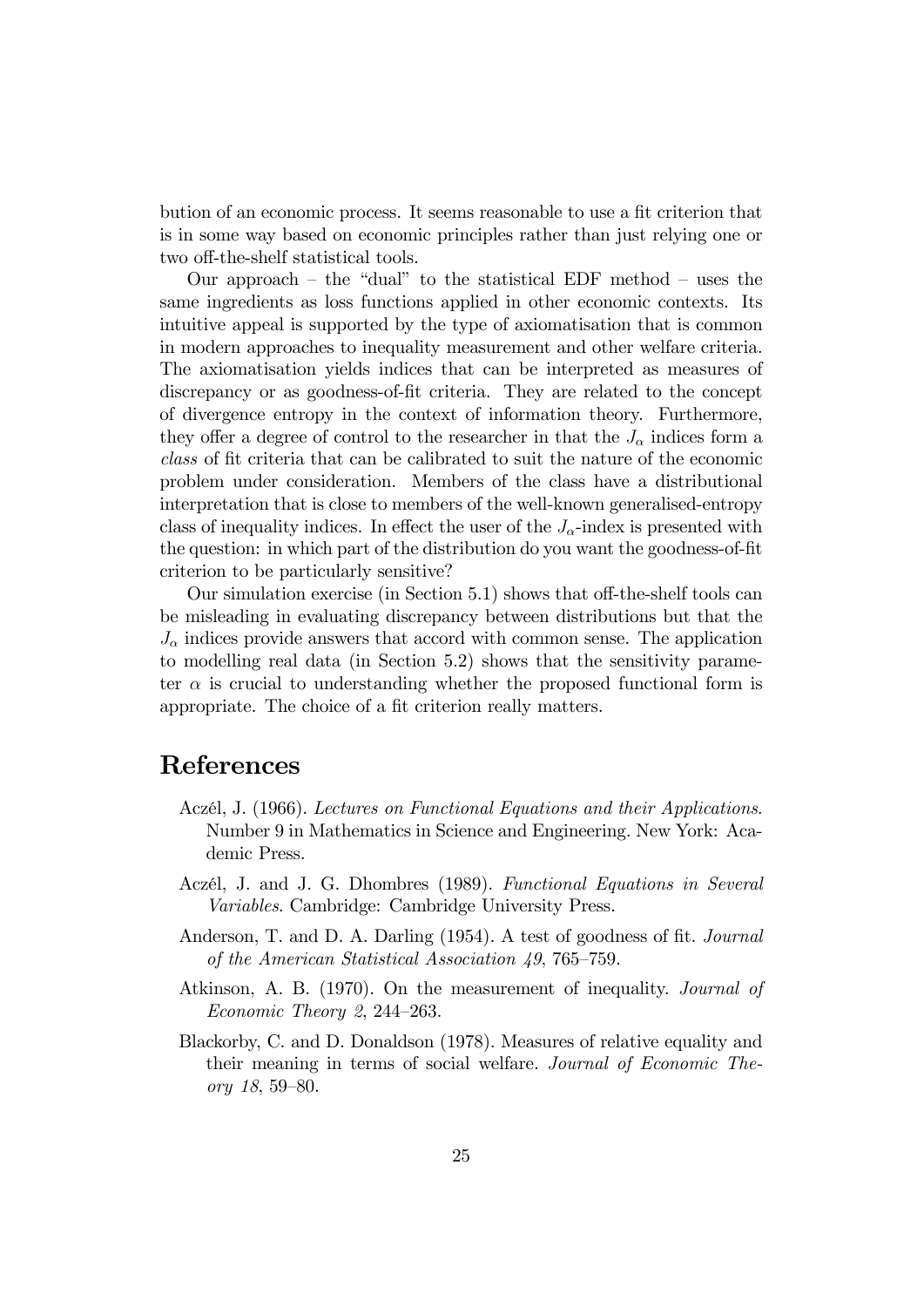- Cameron, C. and F. Windmeijer (1996). R-squared measures for count data regression models with applications tohealth care utilization. Journal of Business and Economic Statistics  $14$ , 209–220.
- Cameron, C. and F. Windmeijer (1997). An R-squared measure of goodness of fit for some common nonlinear regression models. Journal of  $Econometrics$   $77, 329-342.$
- Clements, M. P. and D. F. Hendry (1995). Forecasting in cointegrated systems. Journal of Applied Econometrics  $10$ , 127–146.
- Cowell, F. A. (1980). Generalized entropy and the measurement of distributional change. European Economic Review 13, 147–159.
- Cowell, F. A. and K. Kuga (1981). Inequality measurement: an axiomatic approach. European Economic Review 15, 287–305.
- d'Agostino, R. B. and M. A. Stephens (1986). Goodness-of-fit techniques. New York: Marcel Dekker.
- Department of Work and Pensions (2006). Households Below Average Income 1994/95-2004/05. London: TSO.
- Ebert, U. (1988). Measurement of inequality: an attempt at unification and generalization. Social Choice and Welfare 5, 147–169.
- Eichhorn, W. (1978). Functional Equations in Economics. Reading Massachusetts: Addison Wesley.
- Fishburn, P. C. (1970). Utility Theory for Decision Making. New York: John Wiley.
- Havrda, J. and F. Charvat (1967). Quantification method in classification processes: concept of structural  $\alpha$ -entropy. Kybernetica 3, 30–35.
- Khinchin, A. I. (1957). Mathematical Foundations of Information Theory. New York: Dover.
- Kullback, S. and R. A. Leibler (1951). On information and sufficiency. Annals of Mathematical Statistics 22, 79-86.
- Nordhaus, W. D. (1987). Forecasting efficiency: Concepts and applications. The Review of Economics and Statistics  $69, 667-674$ .
- Schorfheide, F. (2000). Loss function-based evaluation of DSGE models. Journal of Applied Econometrics 15, 645–670.
- Shannon, C. E. (1948). A mathematical theory of communication. Bell System Technical Journal  $106$ , 379–423 and 623–656.
- Stephens, M. A. (1974). EDF statistics for goodness of fit and some comparisons. Journal of the American Statistical Association 69, 730–737.